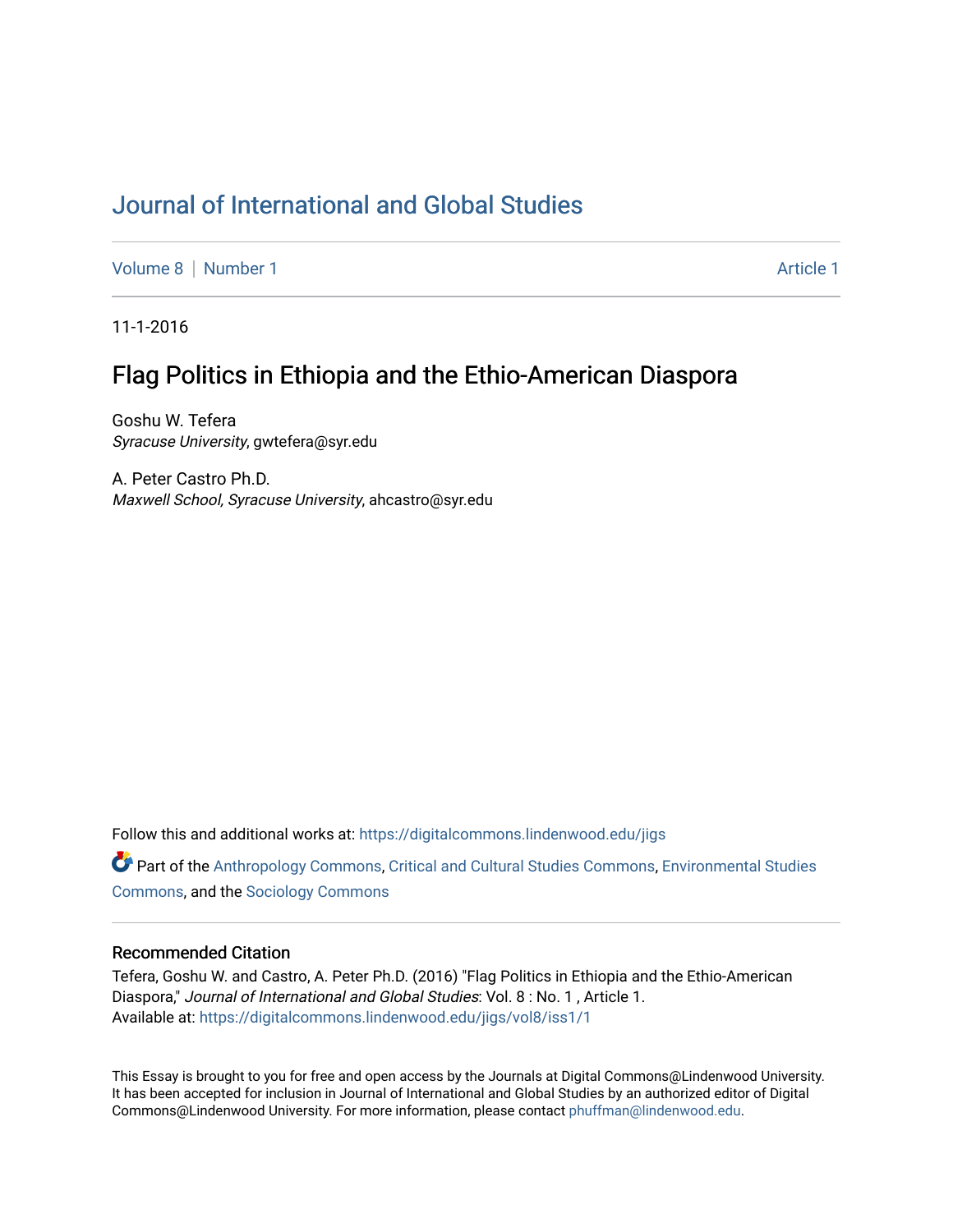#### Flag Politics in Ethiopia and the Ethio-American Diaspora

Goshu Wolde Tefera<sup>1</sup> African and African-American Studies Syracuse University [gwtefera@syr.edu](mailto:gwtefera@syr.edu)

A. Peter Castro PhD Maxwell School of Citizenship and Public Affairs Syracuse University [ahcastro@syr.edu](mailto:ahcastro@syr.edu)

#### **Abstract**

Flags hold "rich symbolic and political connotations," yet the examination of their use has been "relatively neglected in research on nationalism" (Eriksen, 2007, p. 1-2). Our study explores the transnational politics of Ethiopia's national flag, exploring its manifestation within the Ethio-American community in the Washington, DC metropolitan area, where the largest Ethiopian diaspora population in the United States resides. We also examine the historical roots of Ethiopian flag politics within Ethiopia's historical political economy. The country's well-known imperial flag, containing the emblem of the Lion of Judah against green, yellow, and red stripes, emerged by the late 19th century as Ethiopia defended itself against colonial intrusion. The flying of the flag, an essentially invented tradition, was originally used to reinforce the legitimacy of Ethiopia's imperial elite. Ultimately, however, flags—all flags—became associated with deep patriotic meaning. The tricolor stripes of the imperial of the flag became an important Pan-African and anti-colonial symbol after the country's resistance to Italian occupation during the first part of the twentieth century. Later, a plain tricolor flag of green, yellow, and red, without the Lion of Judah, was used by the Derg—the collective of military and police forces that deposed Emperor Haile Selassie in 1974, imposing socialist rule under the leadership of Mengistu Haile Mariam, until 1991. The Ethiopian People's Democratic Revolution Front (EPRDF), which came to power in 1991, has promoted its own national flag, marked by an emblem symbolizing its vision of an ethnic federalism based on the self-determination of the country's ethnic and religious populations. The authority of the EPRDF has been challenged both by Ethiopian nationalists—who see ethnic federalism as fragmenting the country's long-standing national coherence—and by the peoples on Ethiopia's margins, who have been frustrated by the EPRDF's unwillingness to devolve authority to them. The severe reaction of the EPRDF against its opposition hardened political identities and stances. This conflict culminated in the declaration of a state of emergency on October 9, 2016. The political tensions within Ethiopia are displayed and played out within Ethiopia's diaspora, which is one of the fastest growing African immigrant populations in the United States. This study draws on the 2015 fieldwork of Goshu Wolde Tefera, conducted in the Washington, DC area, as well as on the library- and internet research carried out by Tefera and A. Peter Castro.

**Keywords***:* Ethiopia, Ethiopian Diaspora, Transnational Politics, Flags, Ethnic Nationalism, Ethnic Federalism, Dissent, Ethiopian People's Revolutionary Democratic Front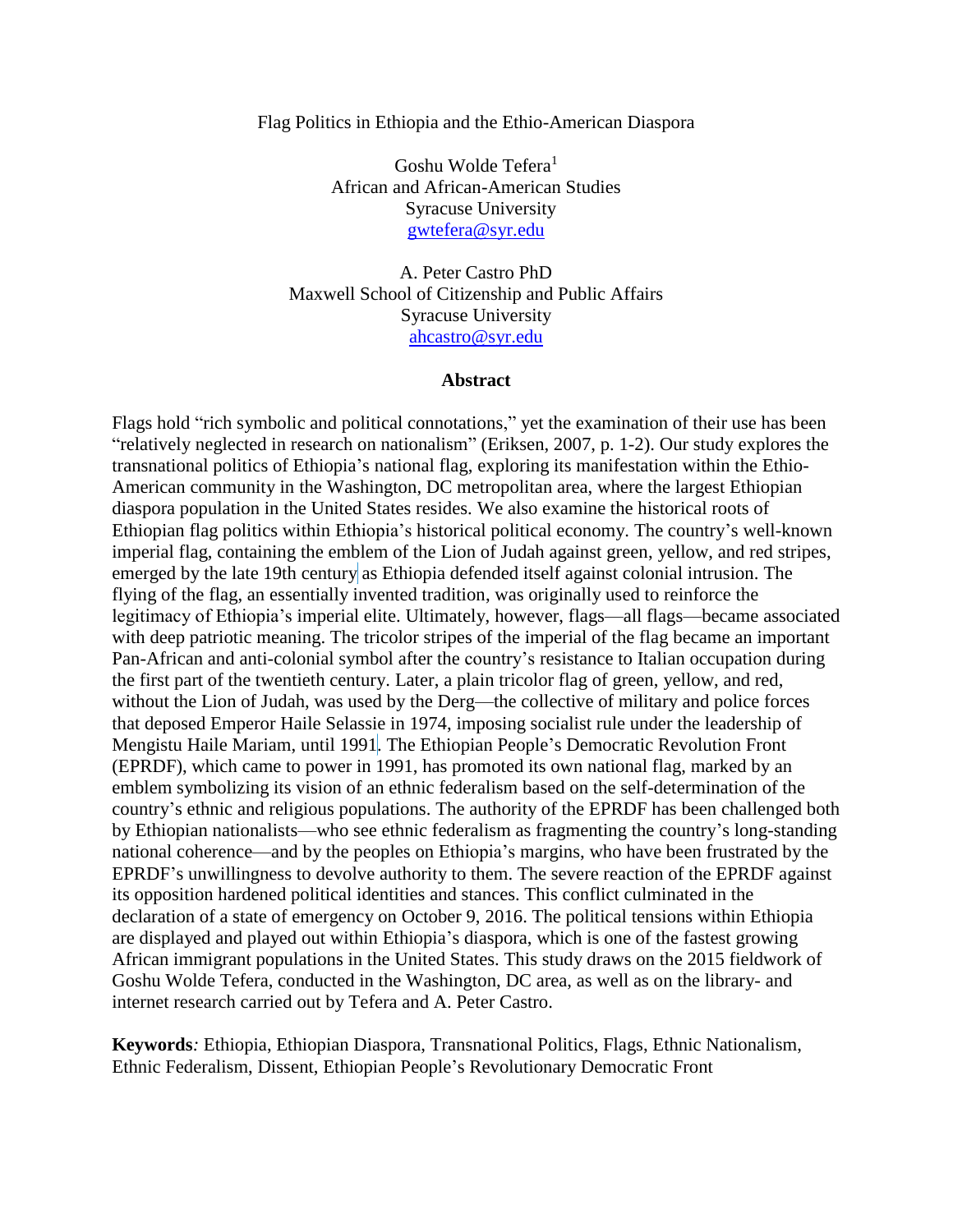Every summer, the Ethiopian Sports Federation in North America (ESFNA) holds a tournament that brings together 30 affiliated soccer clubs, involving more than 800 players and coaches from the Ethiopian diaspora in the United States and Canada. Thousands of Ethio-Americans and Ethio-Canadians regularly attend this week-long festival, proudly displaying flags and other symbols of their cultural and national backgrounds. The ESFNA is a non-profit, non-partisan, non-religious organization, founded in 1984 to promote greater solidarity within the diaspora through improved physical and economic well-being. Youths, both female and male (though the tournament itself largely focuses on the latter) are encouraged to participate in sporting events. In addition, the ESFNA raises funds for student scholarships and mentoring. The annual tournament brings significant benefit to its host city, attracting large numbers of visitors, who also bolster diaspora-owned businesses. Although focused mainly on the Ethiopian immigrant community, the ESFNA has sent humanitarian assistance to Ethiopia, including to recent drought victims (www.esfna.net). The 2015 ESFNA tournament took place in the Washington, DC metropolitan area, which has the largest number of first- and second-generation Ethiopian immigrants in the United States (MPI, 2014). In attending ESFNA tournament events in 2015, the widespread display of flags by members of the public impressed Goshu Tefera, an Ethiopian and then-graduate student at Syracuse University and intern at the Washington, DC Mayor's Office on African Affairs. Many flags from the country's past were on display at the games, particularly the well-known plain tricolor flag, containing the green, yellow, and red stripes of the country's imperial flag (without the royal Lion of Judah emblem).<sup>2</sup> There were also some imperial flags flown at the tournament matches, featuring the Lion of Judah symbol associated with Emperor Haile Selassie. Conspicuous by its absence, however, was Ethiopia's current national flag, distinguished by its yellow pentagram set against a light blue disk. Had this public sporting event been held in Ethiopia, only the current national flag, associated with the ruling regime, the Ethiopian People's Revolutionary Democratic Front (EPRDF), could be legally displayed. There, the plain tricolor flag—and all other flags—are banned, with those who fly them facing imprisonment and fines.

Through formal and informal conversations with members of the Washington-area Ethiopian diaspora, Goshu came to understand that at public events such as the sport tournament, flag choice frequently reflects political sentiment, representing an open yet subtle way for Ethio-Americans to express dissatisfaction with, if not disaffection from, Ethiopia's ruling regime. Though subtle, this form of political expression should not be overlooked or underestimated. Smith (2013, p. 192) contends that cultural values held by many Ethiopians, such as *yeluññeta*, urge deference to those in authority, or at least discourage open disagreement with authority figures. Fear of reprisal for political expression is another consideration, as reports of the Ethiopian government conducting surveillance of its diaspora populations have surfaced (Horne, 2014). The flying of officially banned flags at the ESFNA tournaments involves yet another political context. Despite ESFNA's non-partisan status, current ESFNA leadership feels that it should not stand completely "silently on the sideline" when incidents of injustice occur in Ethiopia (www.facebook.com/ESFNA). In 2010, ESFNA's subtle political engagement meant inviting Birtukan Mideksa, an Ethiopian jurist and opposition leader recently released from jail, to that year's tournament as a guest of honor. Some tournament directors objected to this move, and they quit the ESFNA to form another Ethiopian sports organization, with its own soccer clubs and annual tournament, financed through the philanthropy of Sheikh Mohammed Hussein Al Amoudi, a billionaire Ethiopian-Saudi and close supporter of the EPRDF government. A subsequent lawsuit and the ensuing acrimony that developed between the ESFNA and the newly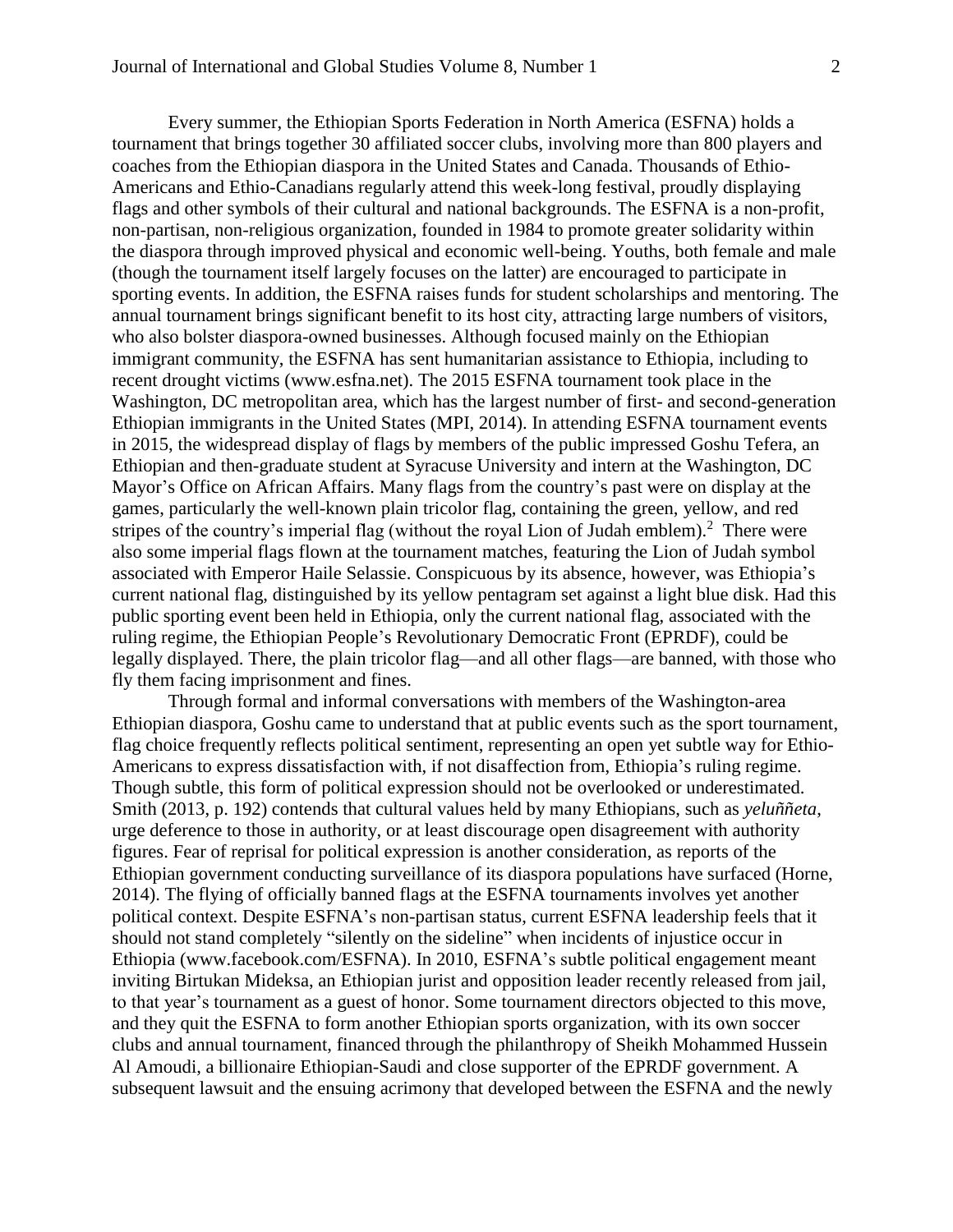created organization, which eventually became called the All Ethiopian Sports Association, attracted the coverage of *The Washington Post* (Shinn, 2012). Thus, political divisions in Ethiopia had become evident within the formerly apolitical realm of soccer, and the type of Ethiopian flags displayed at any given soccer match or tournament depended on which tournament one attended.

Our study seeks to explore the roots and implications of the flag politics that have arisen among members of the Ethiopian diaspora in the United States. The research problem first emerged as Goshu Tefera was working as an intern, collecting information for a master's thesis in the Department of African and African-American Studies at Syracuse University. Goshu  $(2016)$  explored how ethnic and racial identities<sup>3</sup> among members of the Ethiopian diaspora in the Washington, DC metropolitan area influenced individuals' efforts toward economic mobility in the United States and their attitude towards politics in their country of origin. Although flag politics formed only a part of Goshu's analysis, both Goshu and his academic advisor, A. Peter Castro, a member of the faculty within the Department of Anthropology at Syracuse University who has carried out his own ethnographic research in Ethiopia, felt that the topic deserved closer examination. As an Ethiopian blogger observed, there is "no doubt that the Ethiopian flag is the most [politicized] symbol" (Etyopian Simbiro, 2009). Indeed, as this paper was being drafted in the summer and fall of 2016, protests within Ethiopia and among its diaspora worldwide increased and intensified, with visual and written sources revealing the widespread presence of flags at public events as emblems of dissatisfaction and dissent. Discourse about and attention to flag politics became more open and explicit. For example, the BBC reported on September 8, 2016, that diaspora activists entered Ethiopia's British embassy in London, demonstrating on behalf of their countrymen in the Oromia and Amhara regions of Ethiopia, who were, at the time demonstrating against…. The intruders replaced the current national flag with the tricolor flag. When told by an embassy officer that their act was illegal, an activist replied: "This is not illegal. It is an Ethiopian flag.... People are dying for this flag." Another added: "We know the government flag and we know the Ethiopian flag." The growing seriousness of the political unrest in Ethiopia was revealed by the EPRDF government's attempt to stifle public displays of dissent at the Oromo Irreecha thanksgiving festival on October 2, 2016 at Bishoftu, south of Addis Ababa, which resulted in large numbers of casualties (Kuo, 2016). A week later, Prime Minister Hailemariam Desalegn declared a six-month national state of emergency. In doing so, he blamed "elements that have allied with foreign forces" (Al Jazeera News, 2016) for the ongoing tension. This is the first such declaration in 25 years. This paper seeks to promote understanding of the transnational nature of these politics and political events, as Ethiopia and its diaspora communities are strongly linked.

Thomas Hylland Eriksen (2007, p. 1-2) has pointed out that flags hold "rich symbolic and political connotations," yet, he says, their explicit political use has been "relatively neglected in research on nationalism." Flags are important symbols, but their exact roles in political expression are complex and, like identities, are situationally defined. Flags embody the presumed unity, comradeship, and harmony of imagined political communities (Anderson,  $1991$ ),<sup>4</sup> becoming objects of high emotional content. Beyond their association with patriotism, flags can also assume a sort of cultural "sacredness." Flags can also serve as symbols of fierce competition for followers, legitimacy, and control. As such, they are deeply tied to definitions of the sovereign state and nationalism (Neumann, 2007). In Ethiopia, the nature of sovereignty and nationalism changed dramatically over a brief period, from the supposed timelessness of the imperial regime, which fell in 1974 to revolutionary socialism under the Derg, $5$  to the defeat of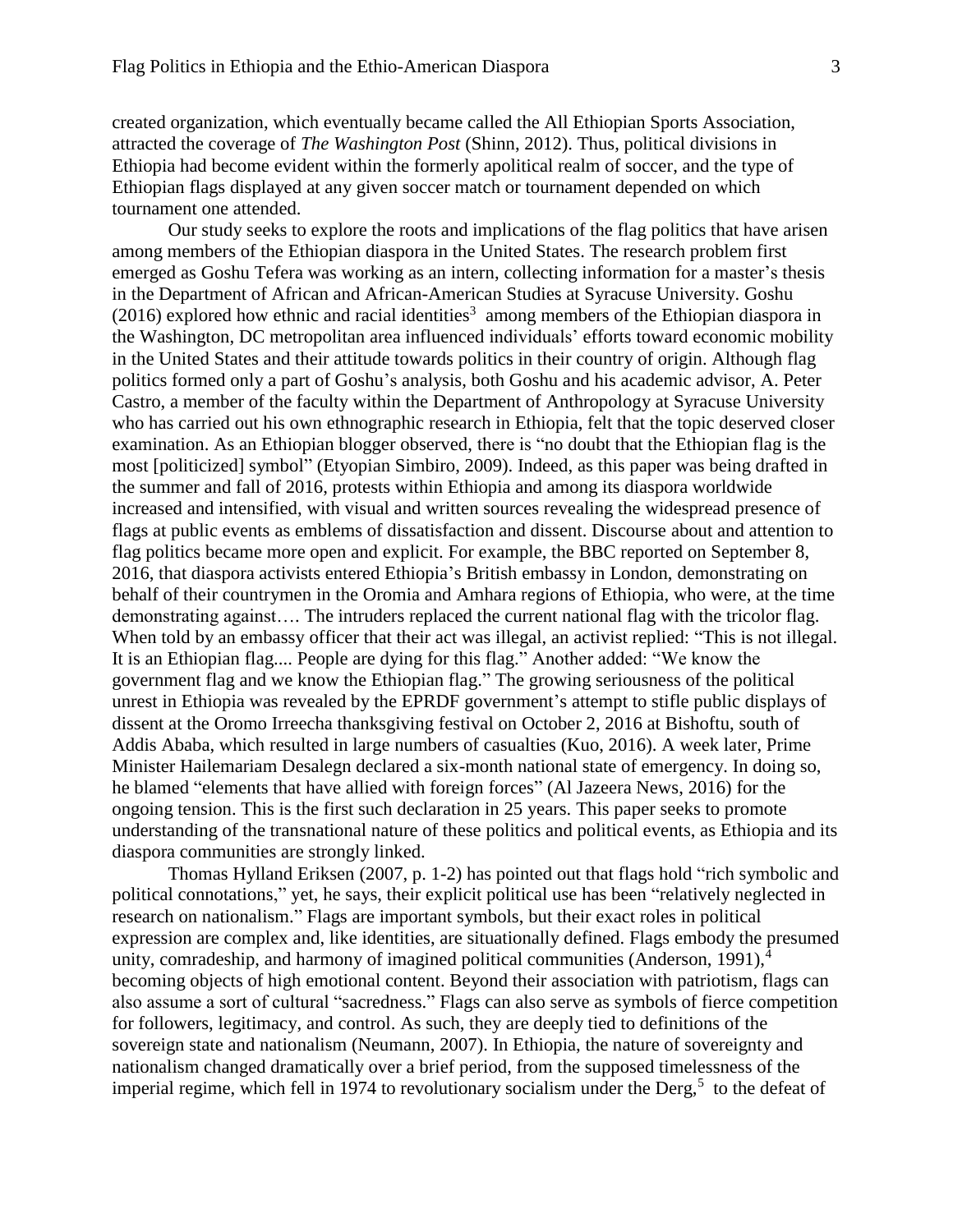the latter and its subsequent replacement by the current ruling party, the Ethiopian People's Democratic Revolution Front, an organization that combines ethnic federalism with central hegemony under a ruling coalition. Each regime has used flags to represent its identity and agenda. The past four decades have also seen the rise of transnational Ethiopian diaspora communities, especially in the United States.

Our study shows how Ethiopia's national political tensions are mirrored in the flag politics of its Ethio-American diaspora. It is possible that divisions within the diaspora may increase in time, reflecting the growing conflicts within the country. Members of the diaspora might play a constructive role in leading their homeland toward greater openness, if national leaders are willing to listen and provide space for dialogue and interaction. The future remains uncertain. Nevertheless, conflict, if dealt with in a positive and peaceful manner, can serve as the basis for promoting progressive change. Within Ethiopia and in the diaspora, members from the largest ethnic groups, the Oromo and Amhara—historically often seen as rivals—have started coming together to denounce the recent killings by government forces, demanding respect for human rights and democratic reform. Awol Allo, a fellow in human rights at London School of Economics, told the Voice of America (2016) that within the diaspora, ethnic rivalry has given way to partnership, saying, "… What [has] happened over the course of the last one year is that people on both sides [have] tried to come together and sort out the things that prevent them from having a conversation with one another, so there are already very interesting expressions of solidarity between the Oromos and the Amharas." This growing solidarity has the potential to change the trend in the diaspora-home politics. Increased or sustained inter-ethnic collaboration, whether among Ethio-Americans or in Ethiopia, is by no means certain.

#### **Ethiopia: History, Nation, and Image**

Knowing the general outline of Ethiopia's past—including the center-periphery struggles that have long shaped its society and politics—is vital in understanding the country's sense of nationalism. Interpretations of the past serve as important points of reference for contemporary arguments about civic and ethnic nationalism in the country. Ethiopia is a multiethnic society in which states originated deep in antiquity (Phillipson, 1998). The long-time linkage of people to states has undoubtedly influenced dominant cultural values, which have placed emphasis on "hierarchy, conformity, and structure," though drives for "equality and meaningful citizenship" also exist (Smith, 2013).

Though its borders have historically, fluctuated, today, Ethiopia is a landlocked country in the Horn of Africa, covering more than 1.1 million sq. km., about the size of Bolivia. It has nearly 100 million inhabitants. A land of considerable ecological and cultural diversity, Ethiopia has long sparked imaginations beyond its boundaries, being mentioned in the Bible, by the Greek historian Herodotus, and by other ancient sources.<sup>6</sup> It fully participated in the first wave of economic and cultural globalization that linked parts of Africa, Asia, and Europe in trade and the transfer of ideas, including religious ones, more than two thousand years ago. Judaism was introduced during this period, casting a strong cultural influence. Christianity entered very early on as well, becoming the state religion under King Ezana of Axum around the same time in the 4th century that the Roman empire similarly adopted it. Islam appeared in Ethiopia soon after its founding in 7th century. Early followers who had been forced to flee Arabia were offered protection by the Axumite rulers, the dominant power in the northern highlands (Pankhurst, 2001).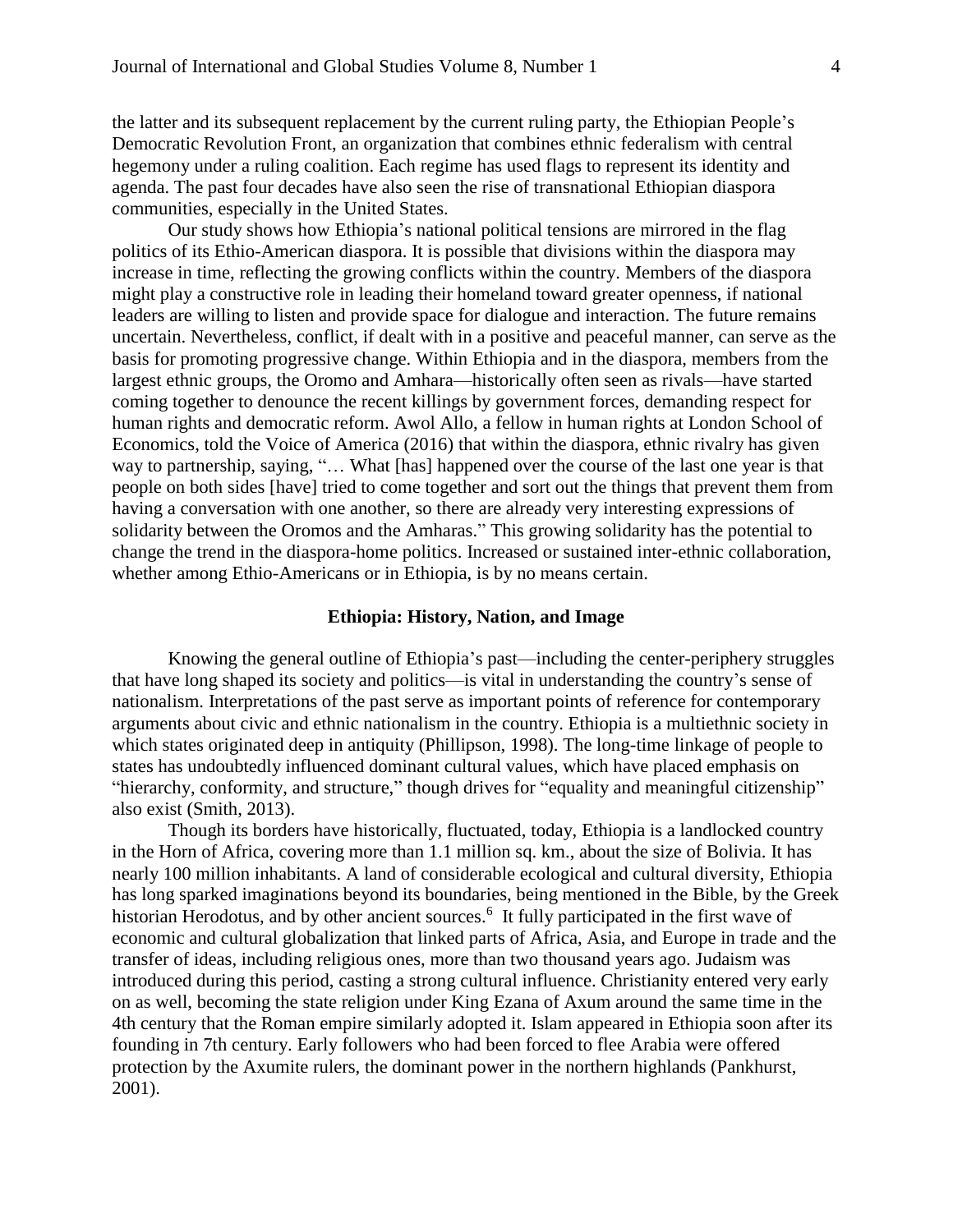By this time, according to Levine (2004), within part of present-day Ethiopia, some people already shared a national political identity, with different regions and societies mobilizing themselves on the basis of belonging to distinct sovereign polities. He asserted that Ethiopia, like Japan, developed nationalism centuries before nationalism emerged in Western Europe, which is usually portrayed as its birthplace. This is not to say that regional, ethnic, religious, or elite competition or exclusion—either within the state or between the state and the periphery—did not exist during this time. In fact, tensions between Ethiopia's political and cultural core in the northern highlands and the peoples of its lowland periphery has shaped the country's past and present (Bahru, 2002; Markakis, 2011). There were always limits to the inclusiveness of the country's national identity, which some scholars portray as Abyssinian rather than Ethiopian; likewise, there have long been related issues of cultural hegemony (Smith, 2013). Furthermore, the nature of nationalism in Ethiopia, including how national identity is defined, has been dynamic and contested, reflecting its shifting circumstances.

Ethiopia's interaction with the outside world waxed and waned for centuries. In the 1500s, Portuguese forces seeking to dominate Indian Ocean trade routes arrived, helping the highland Christian kingdom repel an invasion by the Adal sultanate in present-day Somalia. The Portuguese were soon expelled for intervening in Ethiopian political and religious affairs. The Europeans were largely absent from the Horn of Africa until the late 1800s, when the infamous Scramble for Africa took place. Ethiopia was the only indigenous African state to successfully resist conquest and partition. Consolidation of modern imperial rule, underway since the mid-19th century, proved instrumental in fending off colonization. Emperor Menelik, who ruled from 1889 to 1913, used diplomacy and warfare to maintain his country's sovereignty. The defeat of the Italian army at the Battle of Adwa in 1896 was especially momentous. Emperor Menelik's military also extended the imperial boundaries far into the lowlands. Local populations saw this expansion as an invasion, while imperial rulers considered it to be the reclaiming of areas once governed emperors (Markakis, 2011).

Ethiopia's ability to stay independent was viewed by many colonized peoples, including the former slaves of African descent in the United States, as an inspiring victory in a White dominated world. Black nationalists such as Marcus Garvey held Abyssinia—the former name of Ethiopia—as a symbol of both political and cultural pride. The rule of imperial Ethiopia reached its pinnacle and ultimately its conclusion with Ras Tafari, who served as regent from 1916 until 1930, when he became Emperor Haile Selassie I, a position held until 1974. Hailed as the Conquering Lion of Judah, King of Kings, and Elect of God, Haile Selassie gained international renown as a statesman for resisting Fascist Italy's brutal invasion of Ethiopia in 1936. He emerged as a Pan-African leader, with the emergence of Pan-Africanism being reflected in the 1963 founding of the Organization of African Unity, predecessor to the current African Union, in Addis Ababa. The emperor also served as a cultural inspiration worldwide, most dramatically seen in the Rastafari religion, which regards him as divine (Pankhurst, 2001). The influence of Ethiopia and its emperor was displayed, literally, in the flags of many other African countries and Pan-African groups, which incorporated Ethiopia's national flag's distinctive three colors (green, yellow, and red) into their own designs.

The Marxist military regime known as the Derg deposed Haile Selassie in 1974. His autocratic rule had been increasingly condemned for the country's persistent underdevelopment and poverty, starkly revealed in rural famines. Ethiopian citizens also decried their lack of political voice and demonstrated growing impatience with the repression that met their calls for reform. Ethiopia was also rife with center-periphery regional conflicts related to the borders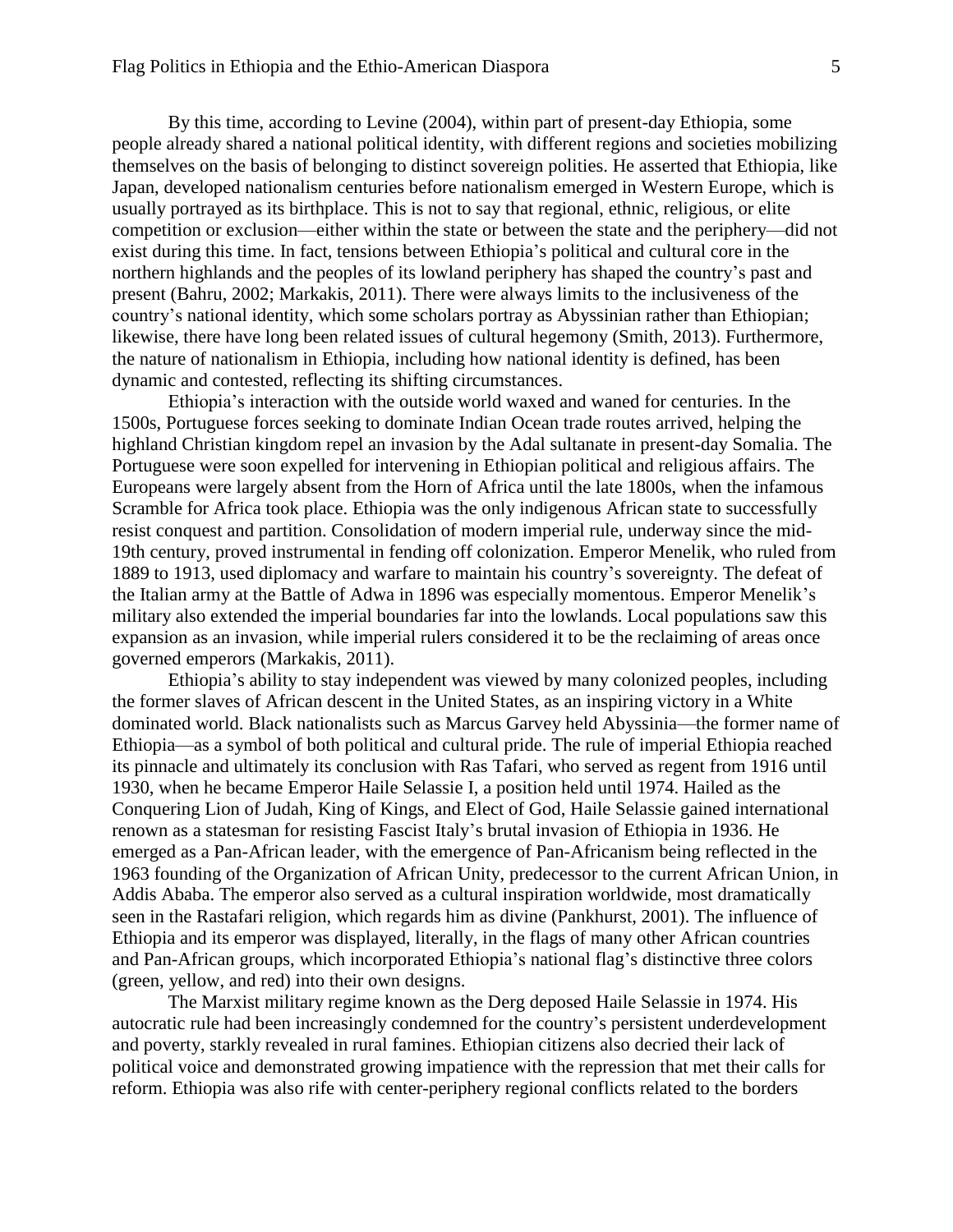drawn in the late 19th century, when Ethiopian forces raced to set borders with colonized neighbors, conquering tracts of land that previously lay outside Ethiopian borders. Imperial elites portrayed these actions as reestablishing control over areas once within their realm; the conquered peoples, however, saw it otherwise (Markakis, 2011). The Derg promised major reforms, moving society from a collection of imperial subjects to a population of citizens in a revolutionary state (Smith, 2013). It implemented land reform, tempered by placing national control over all territory, thus gaining direct state control over the country's most important resource. Under the leadership of Mengistu Hailemariam, the Derg used repression to implement other policies which also involved strong centralized control over Ethiopia's political economy and society. During the period of Red Terror, from 1976 to 1978, the regime killed tens of thousands of its accused opponents or critics (Tronvoll et al., 2009). Armed resistance arose, some of it organized on an ethnic basis. The Somali uprising in the Ogaden region, in eastern Ethiopia, was aided by Somalia, and uprisings also occurred in Eritrea, Tigray, and elsewhere. Self-congratulatory events marking a decade of socialist rule in 1984 became overshadowed by rural famine, the first such disaster to be heavily broadcast by the global news media (Moeller, 1999). Triggered by drought, the famine also revealed the more fundamental failure of the government's agrarian policies, as well as its criminal use of hunger as a weapon against areas viewed as disloyal (de Waal, 1997). Mengistu finally fled to Zimbabwe in 1991 as the Tigrayan Peoples' Liberation Front (TPLF), the leading faction among rebel groups, approached Addis Ababa.

Meles Zenawi, chairman of the TPLF, became head of state under a new ruling coalition, the Ethiopian People's Revolutionary Democratic Front (EPRDF, which included organizations set up to represent the Oromo, Amhara, and 'Southern' Ethiopians). He served in this role until his death in 2012, vowing to transform Ethiopia into a democratic developmental state. His regime placed priority on state-managed developmental policies emphasizing economic growth (Gill, 2010; de Waal, 2015). The country underwent market reforms and enticed private foreign capital, yet the state still played a major role in directing the economy. In recent years, Ethiopia has been among the world's fastest growing economies (World Bank, 2014). Under Meles, ambitious infrastructural works, including dams, roads, electrical grids, and urbanization, were initiated (Assefa, 2012). Considerable progress was achieved in trying to meet the Millennium Development Goals between 2000 and 2015 (Ethiopia, 2015). Meles' chief political reform, however, was to convert the country into a federal system organized along ethnic lines. This policy nominally aimed to address long-standing core-periphery tensions. Under it, Eritrea, annexed since World War II, became a separate nation-state. Other regions were promised greater control over their own affairs through decentralization. Markakis (2011) found that this ambitious reorganization of governance ran up against two powerful trends: Ethiopian nationalist opposition—centered in urban areas, where citizens viewed ethnic federalism as a threat to the country's singular identity and cohesion—and growing frustration among some in the periphery due to ongoing, entrenched inequity in their relationship to the country's political center, seen under the TPLF as dominated by a Tigrayan elite (also see Assefa, 2012; Smith, 2013).

Ethiopian nationalism served as one of the key focal points for political opposition to the EPRDF, manifesting itself in bitterly contested 2005 elections. European Union electoral observers reported that voting procedures failed to meet international standards and included human rights abuses against its opponents, many of whom refused to accept the EPRDF's victory (BBC News, 2005). The government violently suppressed dissent following the election, and it continued to stifle critical voices and organizations through a variety of means, including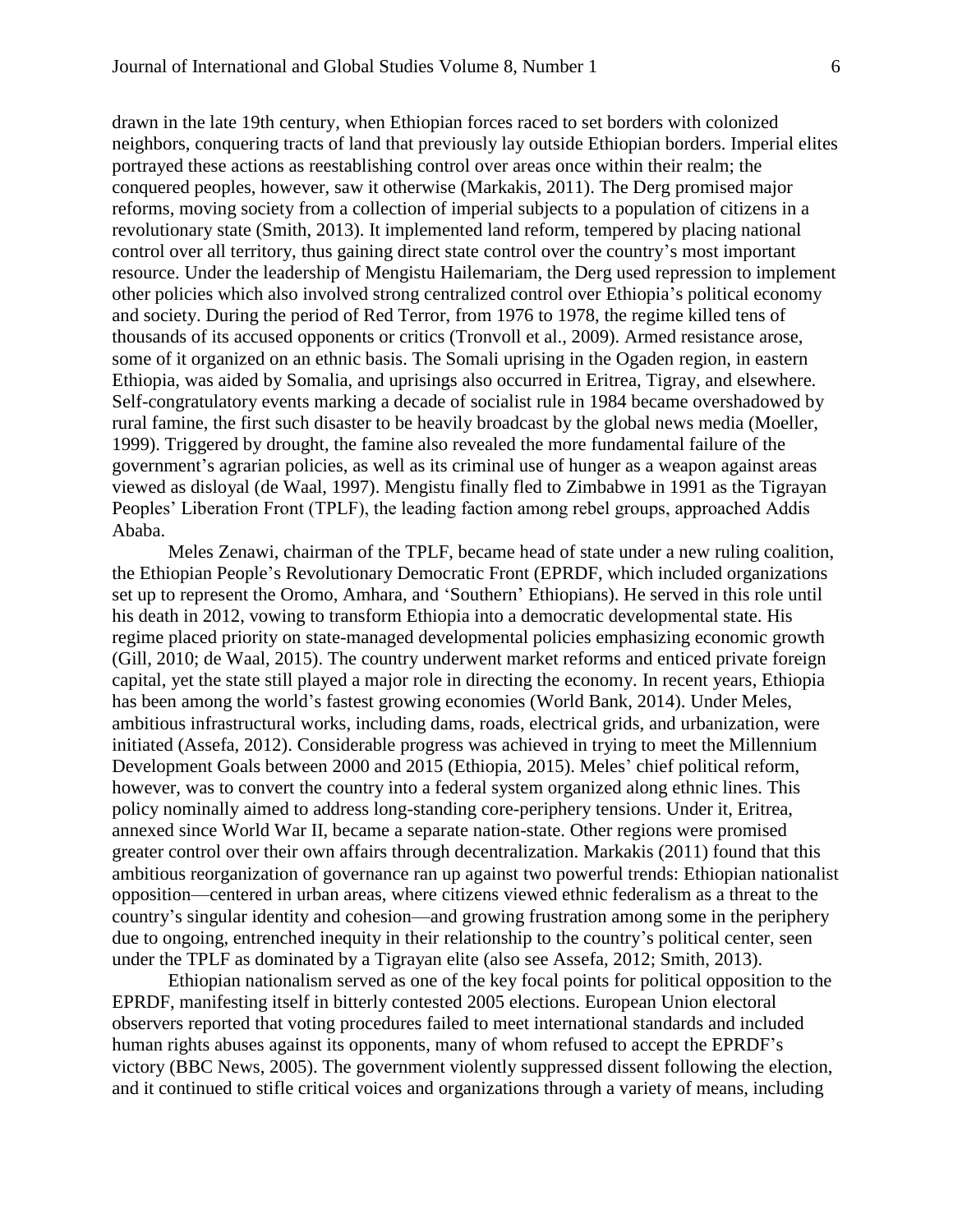controls over the press (Assefa, 2012). Telecommunications and the internet, for example, are operated by a state-owned company, permitting a vast surveillance system of its users to be set up (Human Rights Watch, 2014). The Committee to Protect Journalists (2015) ranks Ethiopia as the fourth most censored country in the world. Still, the EPRDF managed to increase party membership from 760,000 to more than 4 million in the three years after the 2005 election, offering "preferential access to state-allocated benefits, ranging from enrolment in higher education to subsidized fertilizer and small-scale credit" (de Waal, 2015, p. 169). The EPRDF also emphasized its achievements in stimulating rapid economic growth and striving to meet the Millennium Development Goals.

Using the proverbial stick and the carrot, by 2015, the ruling coalition won all 547 parliamentary seats, completely shutting out any dissenting voices. According to Freedom House's (2016) recent global survey of political rights and civil liberties, Ethiopia falls decisively into the "not free" rankings. Markakis (2011, p. 254) observed: "The ruling party's refusal to engage the opposition showed that the promise of democracy is hollow and limited to the familiar institutional and procedural facade for authoritarian rule." Will Jones and colleagues (2013) classified Ethiopia's EPRDF as one of Africa's "illiberal state-builders," comparable to the governments of Angola, Rwanda, and Sudan in pursuing far-reaching policy agendas in an authoritarian and often violent manner. Political tensions have increasingly erupted along ethnic lines, with the government unleashing massive repression and violence against protests in Oromia (Human Rights Watch, 2016). Ethiopian athlete Feyisa Lilesa's gesture of protest as he won a medal at the 2016 Rio de Janeiro Olympics drew global attention to the Oromo grievances. A wave of demonstrations and boycotts have been taking place in the Amhara areas against perceived boundary gerrymandering favoring TPLF interests. The Ogaden region has also seen periodic unrest among its Somali population. Although de Waal (2015, p. 173) regards Ethiopia as "the leading candidate for establishing a development, institutionalized state in the Horn of Africa," he acknowledges that the country's prospects are uncertain. A recent analysis of political protests in the country by *New York Times* journalist Jeffrey Gettleman (2016) opens with the question: "Is Ethiopia about to crack?" Prime Minister Hailemariam Desalegn provided an answer on October 9, 2016, declaring a national state of emergency in response to antigovernment unrest. What exactly this state of emergency entails is unclear, though significant implications are likely for its diaspora community. Many anti-EPRDF activists fled the country, especially in the wake of the 2005 elections (Gill, 2010).

#### **The Ethiopian Diaspora in the United States**

In 1974, Ethiopia was among the countries with the smallest proportion of its citizens living abroad. Five years later, it reportedly had the highest proportion of its people living outside its borders (Levine, 2004). Most of these transplants were Ogaden War refugees in neighboring Somalia. But others fled the country as well, including royalists; political opponents of the EPRDF and intellectuals, targeted in the Red Terror; and members of other oppressed ethnic groups, including Oromos and Tigrayans (Hailay, 2015). The industrial market economies of the destination nations offered not only a safe haven but tremendous economic opportunities for Ethiopian emigrants. The number of Ethiopians in the United States was probably a few hundred in 1973, rising to 10,000 around 1980. Today more than 250,000 first- and secondgeneration Ethiopians reside in the United States (MPI, 2014). Within the United States, the largest concentration of Ethiopians remains within and around the Washington DC metropolitan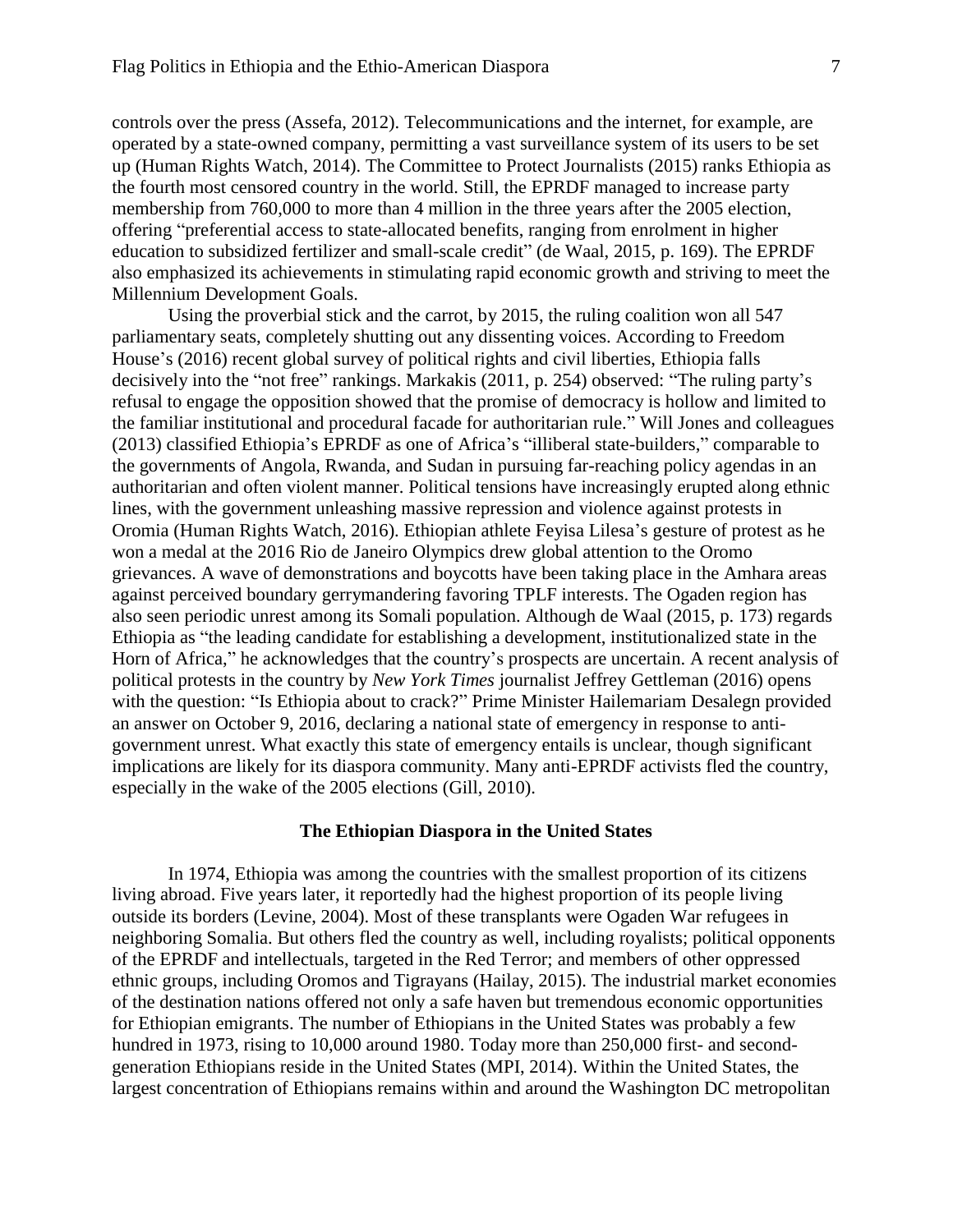area, which has an estimated population of 40,000-plus Ethiopian residents, most of whom live primarily in Silver Springs, Maryland and Alexandria, Virginia, having moving on from their earlier DC proper Adams Morgan and Shaw neighborhoods (Reed, 2015). Most Ethiopians came to the US after 2000, obtaining access via family reunification and diversity visa programs, or through refugee status. Despite being recent arrivals, almost half of all Ethiopian immigrants to the US have attained American citizenship (MPI, 2014). The level of educational attainment within the Ethiopian diaspora in the US is similar to that of the US population as a whole, though the Ethiopian immigrants disproportionately hold lower-skilled jobs and thus earn correspondingly less. At the same time, many Ethiopians who come to the US as students end up staying in America, drawn by relatively lucrative employment, thus contributing to their home country's brain-drain. Overall, the Ethio-Americans are not a homogeneous group despite powerful bonds arising from many shared cultural characteristics. There are significant divisions of ethnicity, religion, class, educational attainment, occupation, and political outlook.

Levine (2004) claimed that the Ethiopian diaspora has emerged in a "post-melting pot America." By this he meant that Ethiopian immigrants did not encounter as much pressure to assimilate to US cultural norms as earlier immigrants did. Instead, he asserts, they live in an American society generally more tolerant of different cultures and identities. Recent antiimmigrant displays and attacks on multiculturalism suggest that Levine may have been overoptimistic. Nevertheless, economic globalization, with affordable instantaneous telecommunication and lower-cost travel, fosters transnationalism. Ethiopians in America stay well-connected to events in their homeland (Kassahun, 2012). Their remittances directly link them with the lives and livelihoods of family, while bolstering the Ethiopian national economy. Remittances are probably the country's leading source of foreign currency earnings (Gofie, 2016). It is estimated that Ethiopian immigrants in the United States sent home more than \$180 million in 2012, the largest amount sent by any of its diaspora communities worldwide (MPI, 2014). Because of their greater access to electronic media, members of the diaspora in the US have been leaders in creating Ethiopian news and cultural-centered websites, which have drawn home-country participants.

Some organizations founded by Ethiopian immigrants also seek to promote development in Ethiopia. Ethnic-based associations focus on providing assistance to their particular home areas. Hailay (2015) reported, for example, that the Tigray Development Association, based in Washington, DC, has given support to hundreds of schools in their region of origin. Diaspora groups also offer help on a broader basis within their home country. For example, the Ethiopian North American Health Professional Association offers distance education, the services of medical teams, and other tangible support to their country of origin (Lyons, 2007). Other community-based groups are directed towards the diaspora itself, either for self-help or for promotion of cultural activities. Many such groups are non-partisan, aiming to serve a broad clientele in terms of networking and organizing cultural events, offering access to training or resources and related activities. Such groups include the Ethiopian Sports Federation in North America, the Young Ethiopians Professionals Network, the Society of Ethiopians Established in Diaspora, the Ethiopian Community Services and Development Council, and the Diaspora Resources of Ethiopians in America's Metropolis. These entities also serve as informal settings for the exchange of information and views about events and situations, including politics in their homeland (Kassahun, 2012; Gofie 2016).

The era of globalization and transnationalism has drawn Ethiopia and its emigrants closer together. As Levine (2004, p. 12) points out, "The referent of nationhood has become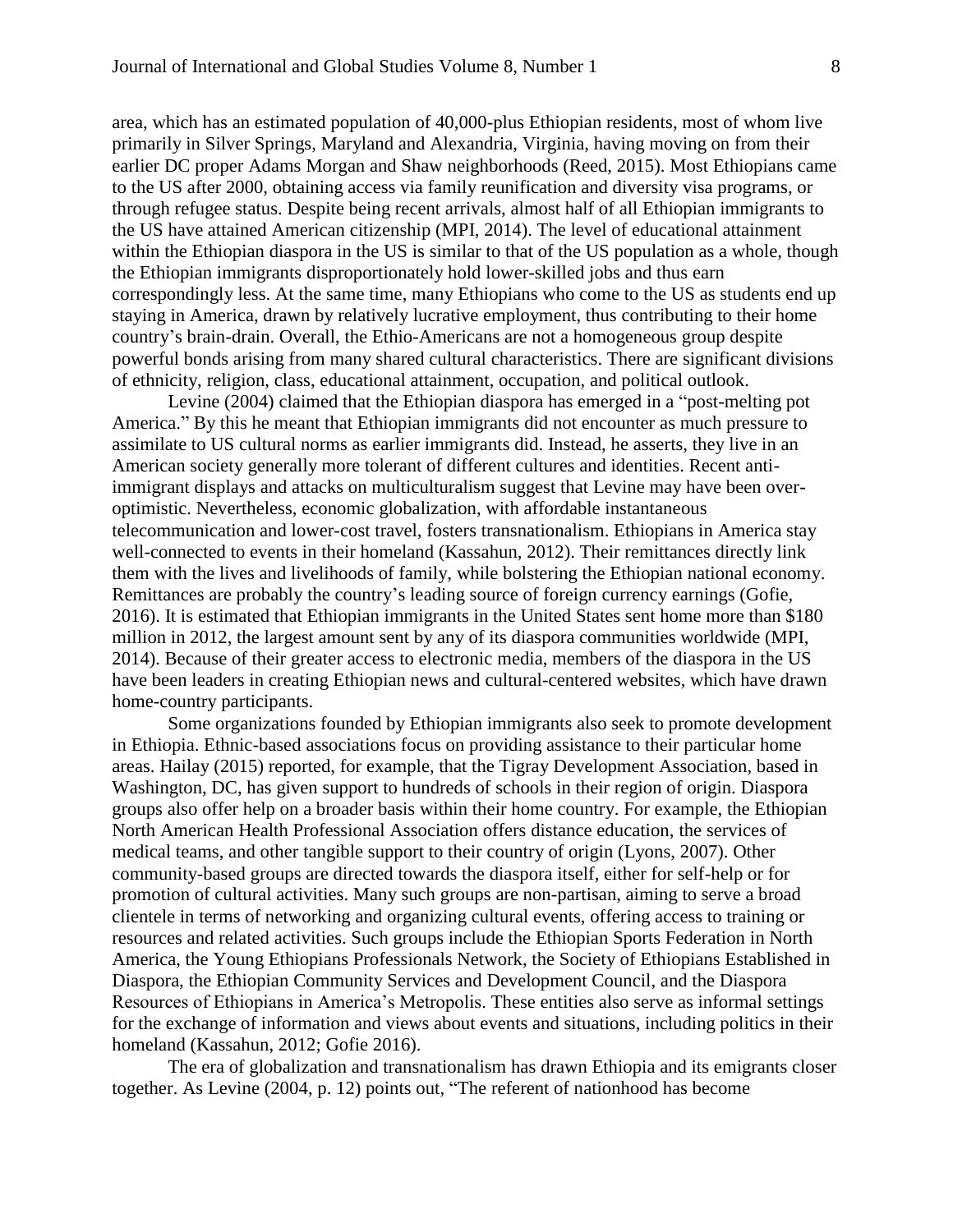increasingly detached from physical space." Not surprisingly, politics in Ethiopia have had an increasing impact on the Ethio-American community, and vice-versa. Estranged relations exist between the diaspora Ethiopian Orthodox Tewahedo Church and the EPRDF government. The latter is accused of interfering in church affairs, particularly in its selection of the patriarch, whose authority is largely not recognized by US churches (Walle, 2013). The political role of the diaspora, both in the United States as well as Europe, was displayed during the highly contested Ethiopian national elections in 2005. While the government drew on its followers among the emigrants, it was the opposition groups that received the bulk of diaspora support. Opposition groups, who had boycotted past elections, obtained considerable encouragement and assistance from emigrants in 2005 (Lyons, 2007). The outcome of the election proved frustrating, but the diaspora has continued to make its presence known through extensive lobbying of US policymakers and institutions such as World Bank on matters regarding Ethiopia.

The Ethiopian government recognizes the importance and influence of the Ethiopian diaspora. When sharp factionalism developed within the TPLF in 2001, each group quickly sent major delegations to mobilize supporters within the United States (Lyons, 2007). Ethiopian government officials appreciate the diaspora's economic clout, particularly its providing of remittances. The EPRDF regime has tried to entice more financial and other support from the emigrants. It has offered to emigrants who gained citizenship elsewhere the ability to obtain a "Person of Ethiopian Origin" card, bestowing on them most of the rights held by Ethiopian nationals. Almost 5,000 Americans had registered for the card by 2011 (Chacko and Gebre, 2013). Emigrants were also offered investment licenses, the ability to have foreign currency banking accounts within Ethiopia, and special "Diaspora Bonds" as investment instruments to pay for the construction of the country's new big dams (Gofie, 2016). The government organizes a "Diaspora Days Festival," inviting people to return for a week to see investment and cultural sites (*Ethiopian Embassy News*, 2016). The Ethiopian Embassy in Washington, DC also hosts an annual "Diaspora Day" as well as events highlighting particular regional states, fulfilling both economic and social roles. There is also an appreciation on the part of the Ethiopian government of the need to wage a hearts-and-minds campaign that will expand and solidify Ethio-American support for the Ethiopian government. The establishing of the All Ethiopian Sports Association, with funding from EPRDF ally Sheikh Al Amoudi, offered an opportunity to use community relations as an inroad for building support.

Despite efforts toward sustaining relations between the EPRDF and the Ethiopian diaspora, Ethiopian national leaders remain ambivalent and distrustful about the diaspora's real and potential political role. Debate exists among scholars whether diasporas serve to promote peace or conflict in their countries of origin (Hailey, 2015). For the EPRDF, this issue is irrelevant given its view of the relationship between the state and civil society, which assumes that the state "controls" its populace and that "good" citizens are those who support the state. According to Jones et al. (2012, p. 8), "For Africa's illiberal state-builders, the appropriate role of civil society is not understood as counterweight to the state, but rather as collaborative partner in advancing the state's agenda; [organizations] which do not play this role are shut out, defunded, or dismantled." In Ethiopia, this approach is embodied in the government's Charities and Societies Proclamation of 2009, which severely regulated civil society organizations, especially their relationship to external entities. When promulgated, the law was "the most restrictive of its kind in Sub-Saharan Africa" (Yalemzewd et al., 2009, p. 4). The EPRD's proclivity for control, compared to the substantial latitude for self-expression members of the diaspora experience in the United States, offers a recipe for political conflict. Information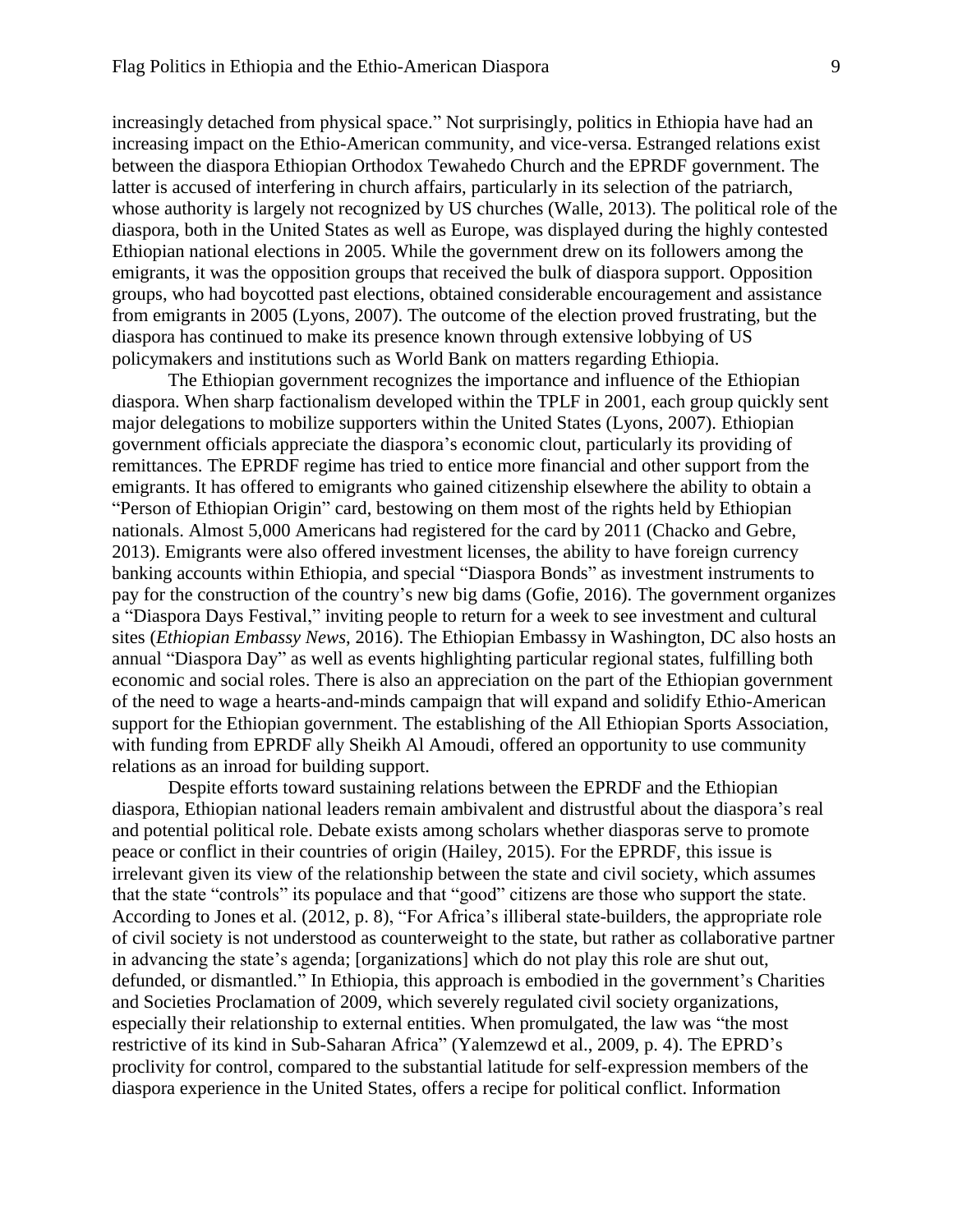technology has offered a major battleground for this clash of interests. The Ethiopian government has been accused of interfering with diaspora-based news sources by, for example, jamming the transmissions of Ethiopian Satellite Television and Radio (ESAT), a diaspora-based group based in Amsterdam with an office in Washington, DC (ESAT News, 2015). Dissidents claim that the Ethiopian government used malware to keep surveillance on them (Franceschi-Bicchierai, 2015). The EPRDF regime also regularly blocks Ethiopians from accessing diaspora sites seen as unfavorable to it, while keeping tabs on critics (Human Rights Watch, 2014).

Tension and conflict surrounding the EPRDF within the diaspora has mirrored the two trends of opposition facing the EPRDF on its home soil, noted by Markakis (2011), appearing among emigrant Ethiopian nationalists, who stand against the perceived ethnic fragmentation of their country and among emigrants from the Ethiopian national periphery such as the Oromo and the Somali regions, who see themselves increasingly marginalized by the hegemonic center, led by a Tigrayan elite. In other words, the politicization of identities in contemporary Ethiopia has "affected the institutions of and interactions within the Ethiopia emigrant population" (Gofie, 2016, p. 143). In addition, The EPRDF's restrictions on political participation and the repression of the opposition itself have served as a constant source of disapproval and dissent.

While political affairs in Ethiopia matter to members of Ethiopian emigrants in America, for a long time, it appeared as if members of the diaspora were not highly politicized. Gofie (2016, p. 143) quoted a member of the Ethio-American business community as saying that most of his fellow immigrants tended to be "silent" regarding political matters. Ethiopian officials interviewed by Gofie (2016, p. 125) used similar language, stating that the EPRDF had its "dutiful supporters" and "opponents" but that most emigrants fell into "the silent majority." Such silence may be partly culturally driven. Cultural values in Ethiopia such as *yeluññeta* emphasize deference to others, particularly the avoidance of open disagreement with those in authority (Smith, 2013). Fear of Ethiopian governmental surveillance also plays a role. Yet as Scott (1985) points out, even people who are not used to or comfortable with "open, organized, political activity" often find other subtle and informal ways to make their perspectives and interests known. We contend that the public display of Ethiopian flags offers such an opportunity for making a statement of opposition to political hegemony. Of course, the displaying of flags examined in this paper is not analogous to a "form of peasant resistance," as the flag flying examined here occurs in a very different social context from peasant uprisings, though it certainly consists of action along the same political continuum. The heating up of the situation within Ethiopia, with its repression and protests, is sparking unprecedented political response within the Ethiopian diaspora, propelling the use and significance of flag flying as a political statement. As will also be seen, supporters and explicit opponents of the EPRDF regime also make use of national flags to promote their agendas.

#### **Ethiopia's Flags**

In 1963, Stanislaw Chojnacki, Librarian at the University College of Addis Ababa and a close friend of Emperor Haile Selassie (Jolivet, 2010), observed that Ethiopians regarded the origins of their distinctive green, yellow, and red-striped flag as having been situated in antiquity. The flag had been supposedly used "from immemorial time," with "God [having] especially reserved these three [colors] for Ethiopia, marking his predilection for this nation" (Chojnacki 1963, p. 50). An excellent historian with a deep interest in Ethiopian culture, Chojnacki (1963, 1980) carefully examined the origin and development of the Ethiopian national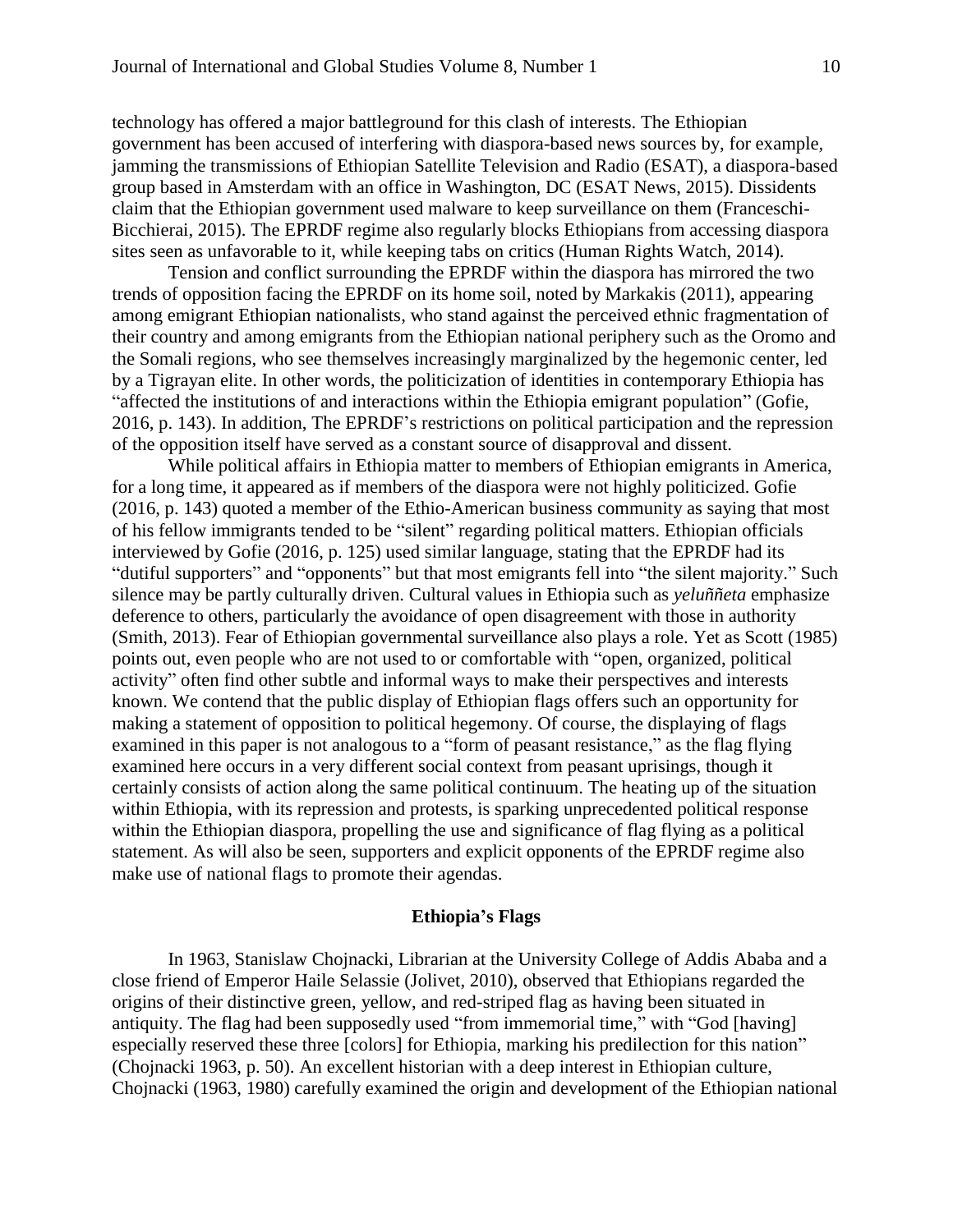flag, finding a complex story involving many variants through time. The current tricolor flag (shown in Table 1) appeared by the late 19th century, following Emperor Menelik's defense of the country's independence against Europeans. The flag's standardization, such as the sequencing of the colors, took several years. In the 1920s, the imperial regime deliberately "propounded the myth" of the flag's ancient and sacred origin through articles by local scholars. Such claims were made in publications under the supervision of regent Ras Tafari. Their narrative enhanced the legitimacy of the imperial rulers by reinforcing their links to the country's antiquity and to the Bible. As in other parts of the world, Ethiopian elites had used an "invented tradition" to further their nationalist project (Hobsbawm and Ranger, 1983). Chojnacki (1980, p. 40) stated, "...These stories were agreeable to Ethiopians and corresponded to their traditional concept of history. No wonder, therefore, that the ancient origin of the Ethiopian flag almost immediately assumed a status of credible fact." Yet the importance of the flag went beyond being essentially "the right idea at the right time." The emotional bond to the flag was soon strengthened by its role as a symbol of patriotism and resistance during Italy's brutally violent invasion from 1936 to 1941 (Negussay, n.d.).

Besides the plain tricolor flag, Ethiopia has had other official flags, mainly differentiated by their central emblems (FOTW, 2016). The design and use of these flags have been little more than exercises in what Eriksen (2007) calls "flag waving from above": efforts by elites to rally the people to various state or imperial, socialist, and ethno-nationalist agendas. During imperial times, the Ethiopian royal flag featured an emblem containing the Lion of Judah, a syncretic symbol combining Judaic and Christian elements (see Table 1). The Derg initially modified the emblem in this state flag, eliminating imperial and religious elements from the Lion. It later adopted an emblem containing an Axum obelisk and other designs. Meles Zenawi's EPRDF regime first returned to the plain tricolor flag before introducing its own national emblem, a yellow pentagram surrounded by a light blue circle, in 1996 (see Table 1). The constitution of the Federal Democratic Republic of Ethiopia, adopted in 1995, stated that the flag represented the equality and unity of the country's nations, nationalities, peoples and religious communities. When introduced as the new national emblem for the flag, the EPRDF's pentagram provoked protest, however. Shaleka Admassie addressed the Ethiopian Parliament, contending that the tricolor flag should be retained, saying: "[The tricolor] flag has liberated many and bestowed democratic rights for many and it is to honor this flag and to maintain the unity of the country that our ancestors fought and died." He added, "Ethiopians will be disappointed if a single point is added to or erased from the flag that our ancestors laid their lives for" (Goshu, 2016, p. 88). The proponents of the new national flag viewed these criticism as being propelled by "a habit of rejectionism or lack of information," or as simply a political attack by "the extreme Right" (Berhane, 2011). The new flag was nonetheless formally adopted by official proclamation, sparking the defiant flying of the tricolor flag. The EPRDF regime initially ignored some of these incidents (Berhane, 2011). In 2009, the government issued a new Flag Proclamation, which prohibited, under penalty of fines and imprisonment, the flying of national flags without the emblem. Under the direction of the ruling coalition, there could be no public display that challenged, even symbolically, a federal Ethiopia, not even a display based on the peaceful selfdetermination of its peoples.

#### **Flag Politics**

The EPRDF's Flag Proclamation of 2009 also established a National Flag Day, to be held annually on the second Monday of Meskerem (September 11 to October 10), the first month in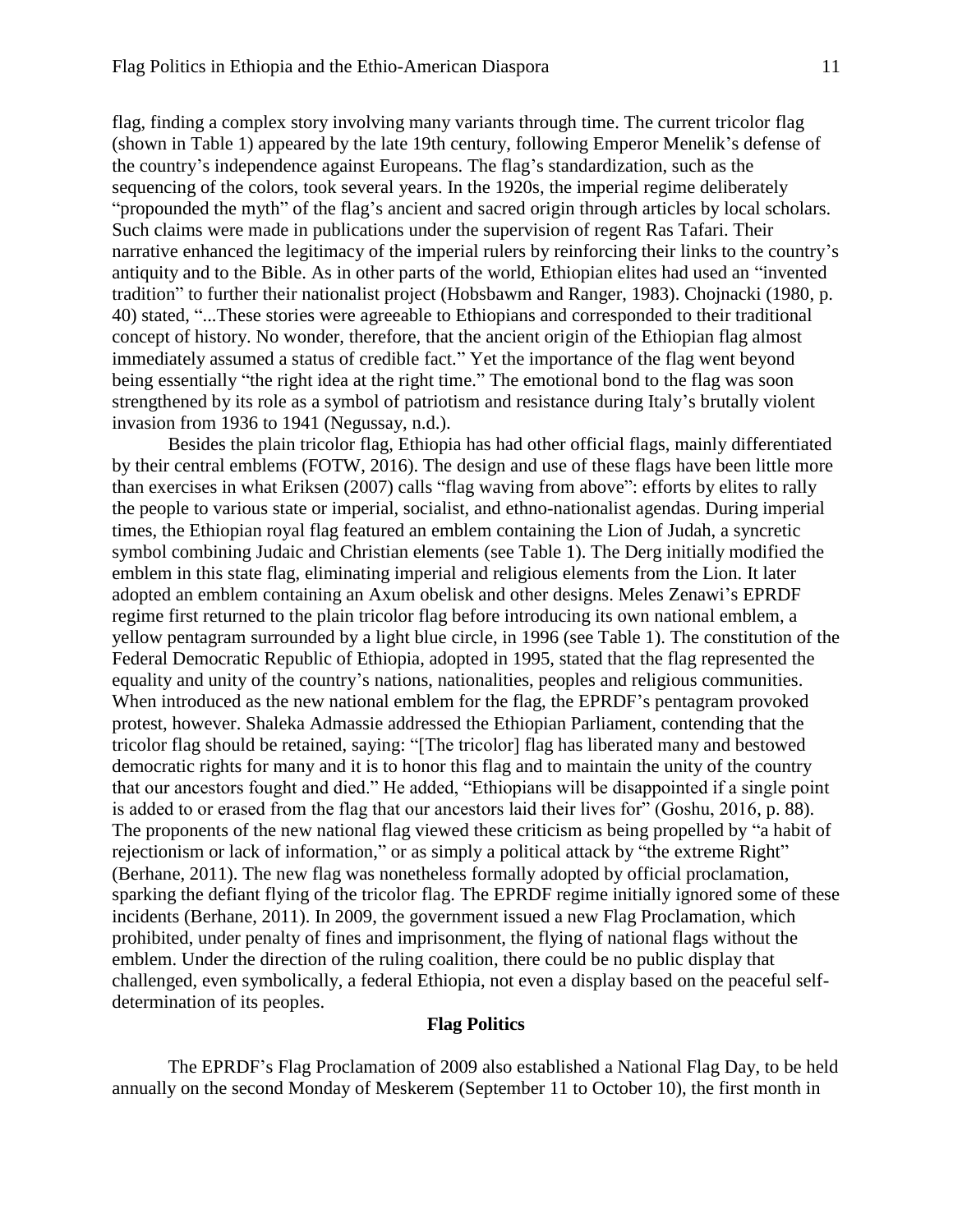the Ethiopian calendar. Meskerem is a time of celebration, marking Enkutatash (New Year) and Meskel, the Ethiopian Orthodox Church's festival of the discovery of the True Cross. In 2015, Addis Ababa Stadium hosted the National Flag Day ceremonies, with speeches by Abadula Gemeda, Speaker of the House of People's Representatives, and Diriba Kuma, mayor of the capital city. They stressed the new flag's importance as a symbol of the country's unity of nations, nationalities, and peoples, as well as its renaissance under the EPRF leadership. Similar events were held at Ethiopian embassies worldwide, emphasizing similar themes of national strength through cultural pluralism and the country's ongoing developmental transformation (Ethiopian Embassy, 2015). The *Ethiopian Embassy News*, issued by its embassy in Washington, DC, also showed the national flag prominently featured at its various political and cultural events.

For diaspora-based critics of the EPRDF, the new flag serves as a symbol of all that is wrong with the ruling regime's policies and actions. The internet has provided a forum for deeply angry denunciations about the new official flag. An online essay by Negussay Ayele (n.d.), a professor who has taught at the University of California, Los Angeles, and other institutions, has made many politically- and emotionally-charged statements about the EPRDF, citing numerous examples of disrespect shown to the national flag by Meles Zenawi himself and the TPLF, including the time that the TPLF temporarily flew the TPLF flag over the Ministry of Foreign Affairs when the TPLF drove out the Derg in May 1991; an infamous incident in which Meles referred to the national flag as "a rag" during an interview; a 2008 TPLF rally during which the national flag was used as a cover on a donkey cart; and a 2012 meeting with other East African heads of state during which Meles held the national flag upside down. Negussay points out that such actions by the prime minister constituted an offense under his own government's 2009 Flag Proclamation. The EPRDF's new flag was seen by Negussay as simply part of the ruling party's overall "campaign of summary politicide" against "Ethiopian identity, unity, sovereignty, dignity, history, liberty, integrity as well as its sacred name" (Negussay, n.d., p. 2). The concern and anger that characterize his essay are by no means atypical of other online commentary critical of the national flag and EPRDF policies.

Some opponents of the EPRDF government have engaged in public action. Burning of the national flag at public protests has occurred, with the events digitally immortalized in online videos. Less common but more dramatic have been incidents in which the official flag has been removed from a site associated with the government or its supporters and replaced by the tricolor flag. In August 2016, for example, angry protestors replaced the national flag at the Holy Covenant Church in Jerusalem, drawing attention to the EPRDF's ethnic policies, protesting not only the EPRDF's offenses in the Amhara region—where officials have been accused of boundary gerrymandering—but also its ongoing involvement in the affairs of the Ethiopian Orthodox Church (Borkena, 2016). The lowering of the national flag has also taken place within Ethiopia recently, with protestors replacing the national flag with the tricolor flag in Amhara or with the Oromo Liberation Front flag in Oromia. In September 2014, the Ethiopian embassy in Washington, DC, had its national flag lowered by protestors, who tried to hoist the tricolor flag in its place. An embassy official responded by firing a gun, which set off a police and diplomatic incident resulting in the arrest and expulsion of the individuals involved from the United States. The embassy charged that the protestors were associated with the Somali terrorist group al-Shabaab, which the protestors denied (TesfaNews, 2014). US Secret Service and Washington police did not press further charges. In San Jose, California, members of the Ethiopian American Council have used lobbying to convince city officials to allow them to use the tricolor flag as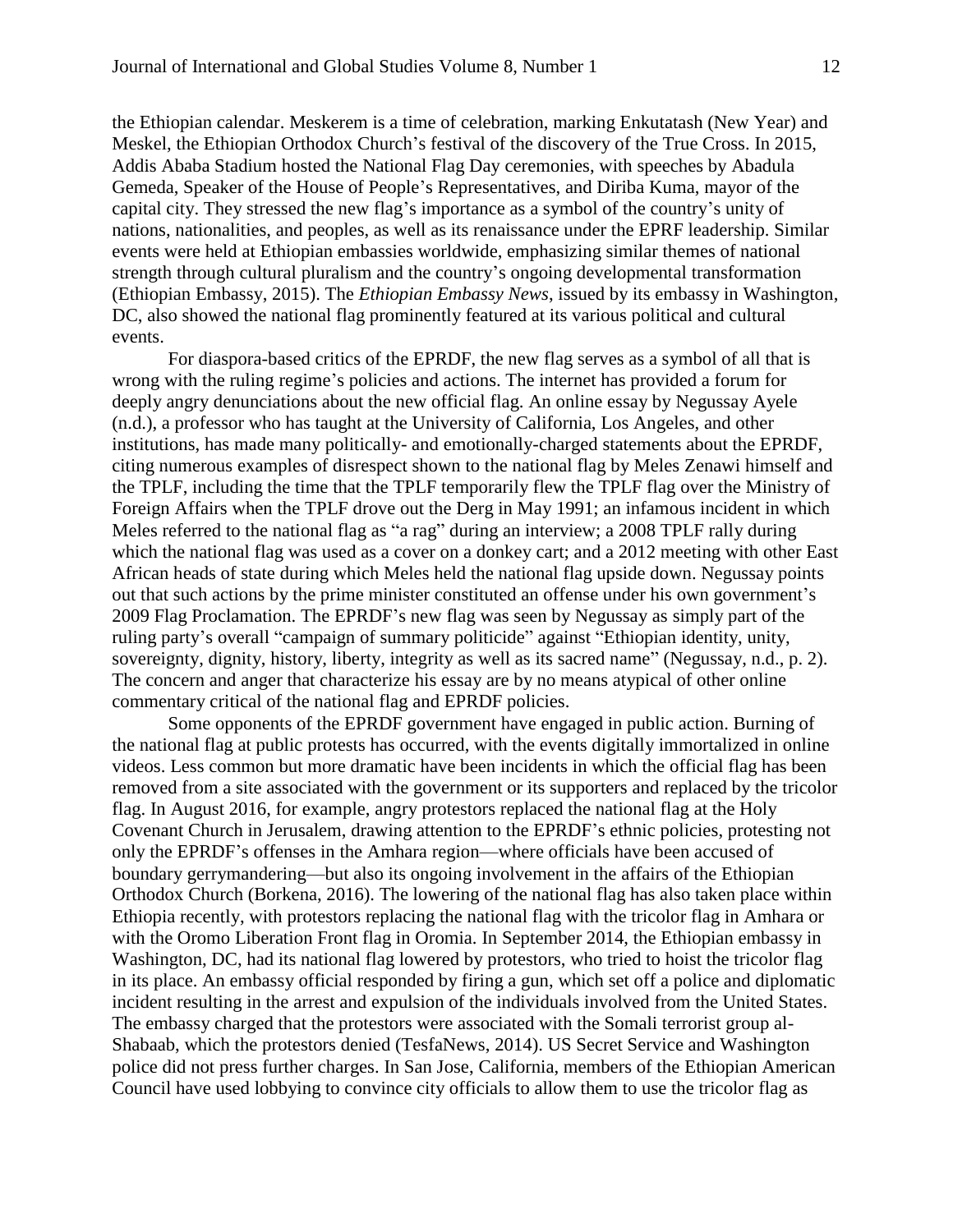part of their annual flag-raising ceremony at their civic center. They have resisted complaints by other ethnic groups and organizations within the diaspora, notably the Union of Tigrians in North America and the Tigray Development Association, along with the Ethiopian counsel general in Los Angeles (Abebe, 2013). The flag raising ceremony honors the Ethiopian diaspora's presence in the Silicon Valley, and the tricolor flag was reportedly the first foreign flag to fly over San Jose's city hall. More recently, members of the Ethiopian diaspora community in Seattle held a large downtown protest in August 2016, with a photograph in *The Seattle Globalist* featuring a tricolor flag as wide as a large city street. The protestors targeted the TPLF for criticism, while also displaying Oromo flags as a show of solidarity (Damme, 2016).

Many of Ethiopian emigrants retain active interest in the politics of Ethiopia, yet they are not necessarily politicized. Nevertheless, Goshu Tefera observed during his research in Washington, DC that Ethio-Americans generally held clear preferences regarding which flag best represented their original homeland. His formal and informal interviews indicated that most members of the diaspora regarded the tricolor flag as the most "legitimate" symbol of their country. His informants generally cited this flag's traditional and historical importance, especially its link to events such as the Battle of Adwa in 1896, when Ethiopian forces defeated Italian colonial invaders, or the struggles against Fascist Italy from 1936 to 1941. (Of note was one dissenting interviewee, who stated that the tricolor flag had been discredited by its association with the Derg, as well as its association with the dominant Amhara and Tigrayan ethnic groups.) A few of those interviewed felt that the most legitimate flag was the current official one. One interviewee said, "The new Ethiopia is a country where all nations and nationalities live equally sharing the country's resources fairly; the blue star tells me that." For the most part, however, the tricolor flag was preferred among the diaspora as a symbol of the Ethiopian people.

The tricolor flag was prominently displayed at the annual tournament by Ethiopian Sports Federation in North America in the summer of 2015. The flag is also commonly seen at other cultural events and businesses in the Washington DC area. It also has a major presence online. Levine (2004) pointed out more than a decade ago that electronic media had become a major site within which Ethiopian nationhood and nationalism are asserted and debated. A look at leading non-EPRDF websites, newspapers, and services for members of the diaspora in the District of Columbia/Maryland/Virginia region reveals that the tricolor flag remains the most frequently displayed flag on the websites and other materials associated with those organizations. Table 1 summarizes the selected sites on which flags are shown. Three possible flags were identified as options: the tricolor flag, the official national flag, or the imperial flag. The tricolor flag was overwhelmingly favored, with one site using the imperial flag. None of the 16 websites surveyed in February 2016, used the current national flag on their displays. It must be emphasized that the websites were not contacted regarding their motives in displaying the tricolor flag. In addition, it should be noted that the colors green, yellow, and red are not exclusively Ethiopian in their cultural connotation but also represent Pan-Africanism and Rastafarians. This listing of sites that chose to display the tricolor flag is intended to illustrate a trend, rather than constitute a statistically valid sample. In short, the common and widespread public use of the tricolor flag, contrasted by the limited use of the official national flag by members of the Ethio-American community is revealing. Flag choice takes place in a context in which the EPRDF is under criticism for many of its policies and practices. Flying the tricolor flag allows members of the Ethiopian diaspora living in the US to affirm a connection to Ethiopia while also chiding, albeit gently, the country's rulers.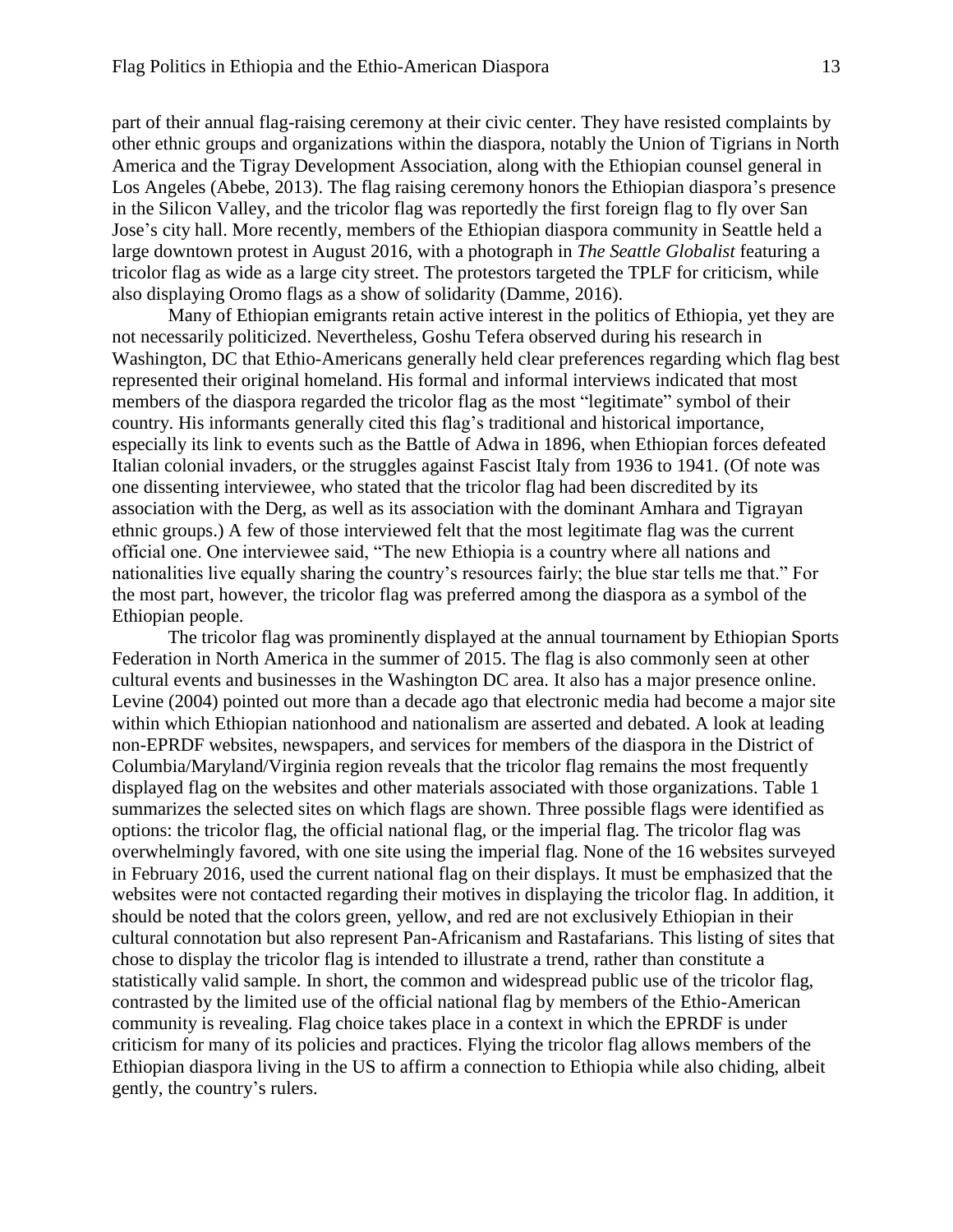#### **Conclusion**

People of Ethiopian heritage constitute a small but rapidly growing segment of the American population. They have arrived relatively recently, mostly since 1980, and particularly after 2000. In this era of transnationalism, the Ethio-American community, composed of both US citizens and permanent residents, remains closely linked through emotional, social, economic, and political ties to their homeland. Diaspora organizations, electronic media, and the Ethiopian government all serve to promote these connections. The troubled politics of Ethiopia, which has undergone dramatic regime changes over the past 40-plus years, have been a significant part of the diaspora experience, often serving as a factor propelling people from their original homes. Ethio-Americans have also played diverse roles in their homeland's politics. While the current EPRDF regime seeks to cultivate supporters, opposition groups try to mobilize support as well. Although many of those in the diaspora constitute a supposed "silent majority," this study suggests that Ethio-Americans' overwhelming preference for displaying the tricolor flag (or any flag other than the current national flag) reveals their discontent and dissatisfaction with the current state of affairs in Ethiopia.

The study has highlighted the significance of flag politics, historically, within Ethiopia, and now within its diaspora. Flags are a symbol that can not only unify but also identify, if not intensify, difference. People imbue flags with considerable emotional and cultural meaning. The discourse about Ethiopia's flag politics is especially characterized by expressive, even shrill, references to flags "made sacred by the blood of patriots," or flags denigrated by callous politics and public acts of disrespect. Yet there has been a low-key dimension to flag politics as well, as illustrated when the flag is flown at sporting or other public events as an act of defiance or protest, albeit a quiet one. The study has noted that the drivers of protest against the EPRDF regime in Ethiopia and in the American, especially Washington, DC-area based, diaspora, are similar. Ethiopian nationalists see EPRDF policy as destroying the country's long-standing sense of civic nationalism. Peoples on the periphery are increasingly dissatisfied with the promise of decentralization versus the realities of tight central management. The repression of opposition, coupled with ongoing violence, makes the EPRDF seem like illiberal state-builders instead of builders of the democratic development state, as it promised. It is beyond the scope of this paper to identify whether the Ethio-American community can, or will, play a positive role in addressing the country's substantial political problems. It is not hard to imagine, however, how their contributions *could* be indeed very positive, if given the opportunity to make them in a more open and secure institutional setting. Such a setting might also generate enormous positive participation and creativity by citizens in Ethiopia in shaping a peaceful and prosperous future.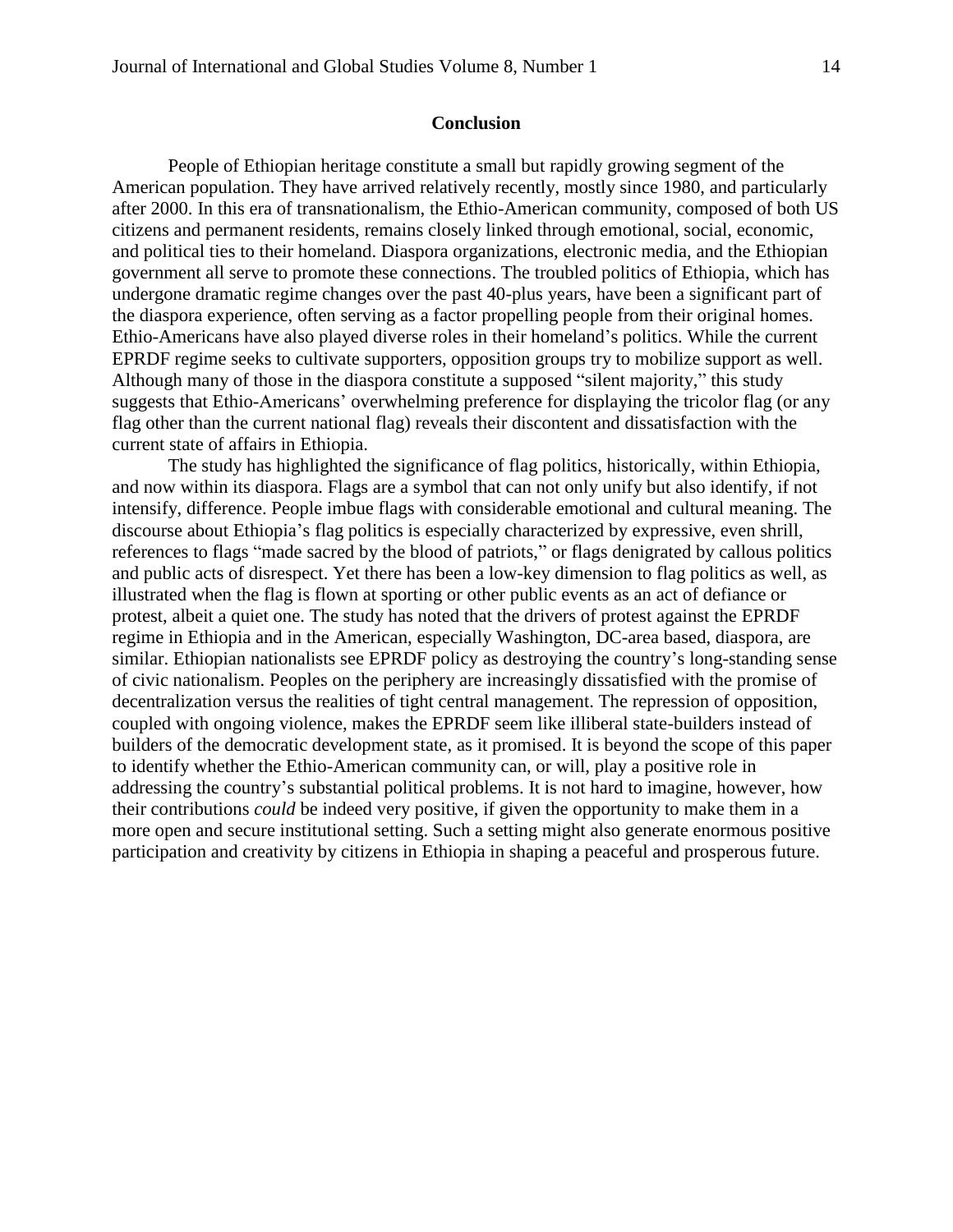|    | Name of the website-newspaper-radio                    | Tricolor     | Official<br>633 | Imperial<br>梨 |
|----|--------------------------------------------------------|--------------|-----------------|---------------|
| 1  | <b>ESFNA</b>                                           | X            |                 |               |
| 2  | Ethiopia Community Services and<br>Development Council | X            |                 |               |
| 3  | <b>ECADF</b>                                           | X            |                 |               |
| 4  | Tadias.com                                             | X            |                 |               |
| 5  | Amhara times                                           | X            |                 |               |
| 6  | Mefthe                                                 | X            |                 |               |
| 7  | Ethio 7 Day's Entertainment                            | X            |                 |               |
| 8  | Quatero                                                | X            |                 |               |
| 9  | The Ethiopian Community Center, Inc.<br>(ECC)          | $\mathbf{X}$ |                 |               |
| 10 | Shagga Coffee & Restaurant                             | X            |                 |               |
| 11 | Ethiopia Visa Services                                 |              |                 | $\bf{X}$      |
| 12 | Zethiopia                                              | X            |                 |               |
| 13 | Nazreth.com                                            |              |                 |               |
| 14 | Ethio Hahu                                             | X            |                 |               |
| 15 | <b>Addis Dimts Radio</b>                               | X            |                 |               |
| 16 | Addis Ethiopian Restaurant                             | X            |                 |               |

#### Table 1: Flags Represented on DC-Area-Based Ethiopian Diaspora Websites

Source: Websites compiled by Goshu Wolde Tefera, February 2016; Flags retrieved from: https://en.wikipedia.org/wiki/Flag\_of\_Ethiopia

#### **Notes**

l

<sup>3</sup> A reviewer queried the use of the terms "ethnic and racial identities," suggesting that the former was sufficient to cover identities held by Ethiopians. Goshu looked at how Ethiopians reacted to America's socially constructed racebased identities and concluded that use of both terms was warranted, as identities in the Greater Horn of Africa, including in Ethiopia, sometimes include their own socially constructed identities based on regional ethnicity. <sup>4</sup> In referring to "imagined political communities," Anderson (1991, p. 6) was not simply saying that these political entities are imaginary but that their members, who are mainly strangers, imagine themselves to be a part of a community. He asserts that "in the minds of each [individual] lives the image of their communion."

<sup>5</sup> The Derg or Dergue, meaning "committee" or "council" refers to the Coordinating Committee of the Armed Forces, Police, and Territorial Army, which took power after deposing Ethiopia's last emperor in 1974. Mengistu Haile Mariam became its leader. The Derg executed and imprisoned thousands of political opponents without trial and was abolished in 1991. Its official flag, however, the tricolor flag, was imbued with patriotic meaning beyond that of its association with the state.

<sup>&</sup>lt;sup>1</sup> We thank David Brokensha, Andy Korn, Dave Castro, the two anonymous peer reviewers, the copy-editor, and Ray Scupin for their comments and encouragement. In addition, Goshu Tefera expresses his gratitude to Linda Carty, Joan Bryant, and other faculty and staff in the Department of African and African-American Studies at Syracuse University for their assistance with his master's thesis, which provided the start for examining Ethiopia's flag politics. We alone are responsible for the views expressed here, as well as for any errors.

<sup>&</sup>lt;sup>2</sup> The colors green, yellow, and red have long appeared on Ethiopian banners and flags, with red representing the blood spilled for country, the yellow representing harmony, and the green representing hope and fertility. These colors were associated with Ethiopian identity and Pan-Africanism before the Derg (1974-1987) took power. Under the Derg rule, the three colors remained on the flag, and only the royal emblem was eliminated.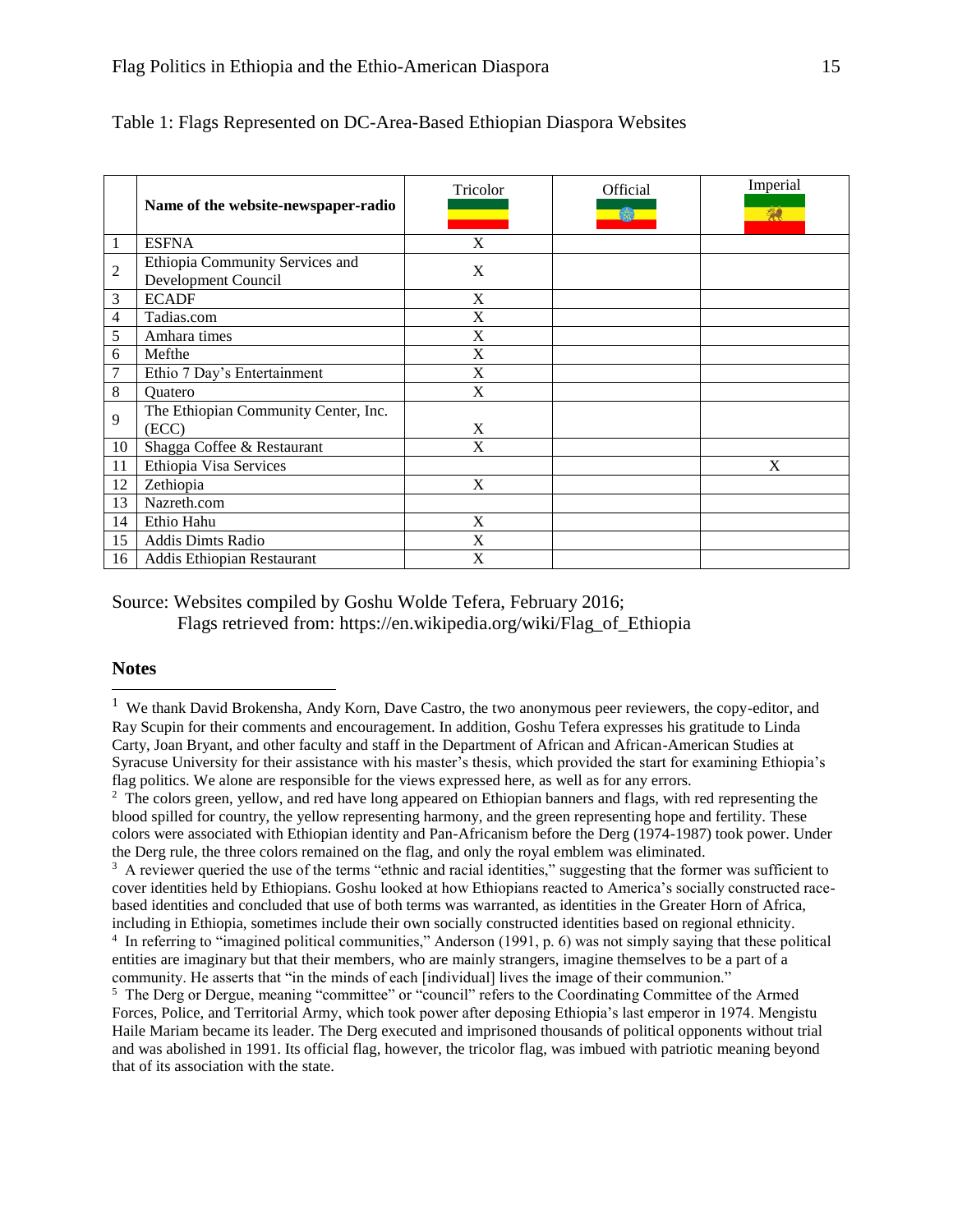$\overline{\phantom{a}}$ 

 $6$  Debate exists whether antiquity's references to Ethiopia might actually refer to other places such as Meroë. Many Ethiopians have assumed that such references are accurate, though Sorenson (1993) points out that this discourse has its own political economy of knowledge related to the modern Ethiopian state and its need for legitimacy.  $\frac{1}{2}$  Our reference list follows where appropriate Ethiopian naming convention, in which the person's first name is their unique name.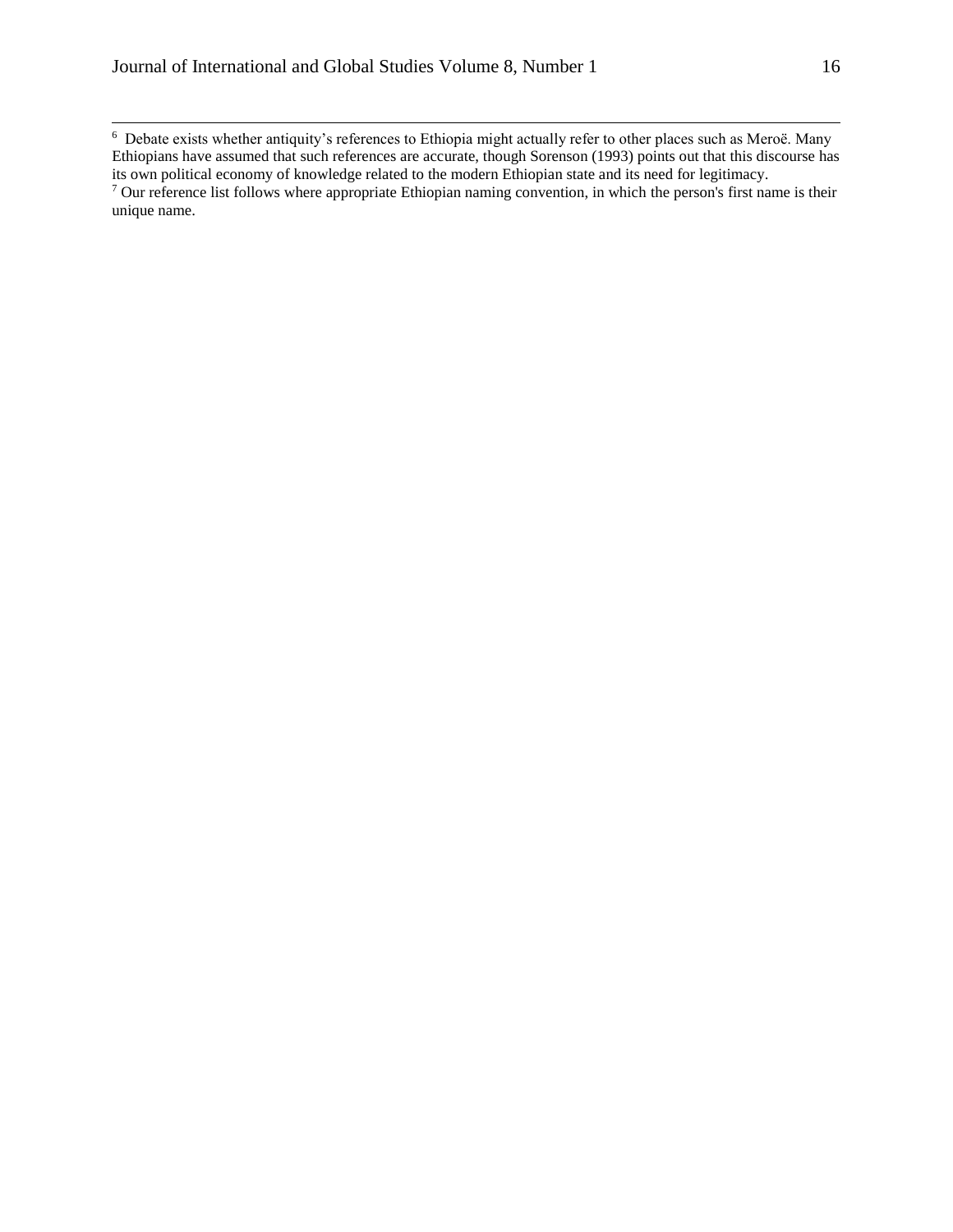### **References<sup>7</sup>**

- Abebe Gellaw. (2013, September 10). Ethiopians honor flag as TPLF fails. ZeHabesha.Com. Retrieved from: http://www.zehabesha.com/ethiopians-honor-flag-as-tplf-fails/.
- Al Jazeera News. (2016, October 9). Ethiopia declares state of emergency over protests. Retrieved from: http://www.aljazeera.com/news/2016/10/ethiopia-declares-stateemergency-protests-161009110506730.html
- Anderson, B. (1991). *Imagined communities: Reflections on the origin and spread of nationalism* (2nd ed.). London: Verso.
- Assefa Fiseha (2012) Ethiopia's experiment in accommodating diversity: 20 years' balance sheet. *Regional & Federal Studies*, 22:, 435-473, DOI: 10.1080/13597566.2012.709502.
- Bahru Zewde (2002). *A history of modern Ethiopia, 1855-1991* (2nd ed.). Addis Ababa: Addis Ababa University Press.
- Berhane, D. (2011, September 26). Reality check/The Ethiopian flag qua politics. Horn Affairs English. Retrieved from: http://hornaffairs.com/en/2011/09/26/reality-check-theethiopian-flag-qua-politics/
- BBC News. (2005, August 26). EU criticises Ethiopian elections. Retrieved from http://news.bbc.co.uk/2/hi/africa/4184328.stm
- Borkena (2016, August 4), Protesters removed TPLF govt flag and replaced it with Ethiopia's historic flag in Jerusalem. Retrieved from http://www.borkena.com/2016/08/05/protesters-removed-tplf-gov-t-flag-and-replaced-itwith-ethiopias-historic-flag-in-jerusalem/
- Chacko, E. & P. Gebre (2013). Leveraging the diaspora for development: lessons from Ethiopia, *GeoJournal*, 78: 495–505, DOI 10.1007/s10708-012-9447-9.
- Chojnacki, S. (1963). Some notes on the history of the Ethiopian national flag. *Journal of Ethiopian Studies*, 1, 49-63.
- Chojnacki, S. (1980). Third note on the history of the Ethiopian national flag. Rassegna di Studi Etiopici, 28, 23-40.
- Committee to Protect Journalists. (2015). 10 Most Censored Countries. Retrieved from: https://cpj.org/2015/04/10-most-censored-countries.php
- Damme Getachew. (2016, August 20). Seattle Ethiopians march in solidarity with protests back home. *The Seattle Globalist*. Retrieved from: http://www.seattleglobalist.com/2016/08/20/seattle-ethiopians-protest-proclaimsolidarity/55262
- De Waal, A. (1997). Famine crimes: Politics & the disaster relief industry in Africa. London: African Rights & The International African Institute.
- De Waal, A. (2015). *The real politics of the Horn of Africa: Money, war and the business of power*. Cambridge: Polity.
- Eriksen, T. (2007), Some questions about flags. In T. Eriksen and R. Jenkins (Eds.), *Flag, nation and symbolism in Europe and America* (pp. 1-13). London: Routledge.
- ESAT News. (2015, December 19) Ethiopian government jams one of ESAT'S satellites. Retrieved from: http://ethsat.com/ethiopian-government-jams-one-of-esats-satellites/
- Ethiopia, Federal Democratic Republic of. (1995). *Constitution of the Federal Democratic Republic of Ethiopia*. Retrieved from:

http://www.wipo.int/edocs/lexdocs/laws/en/et/et007en.pdf.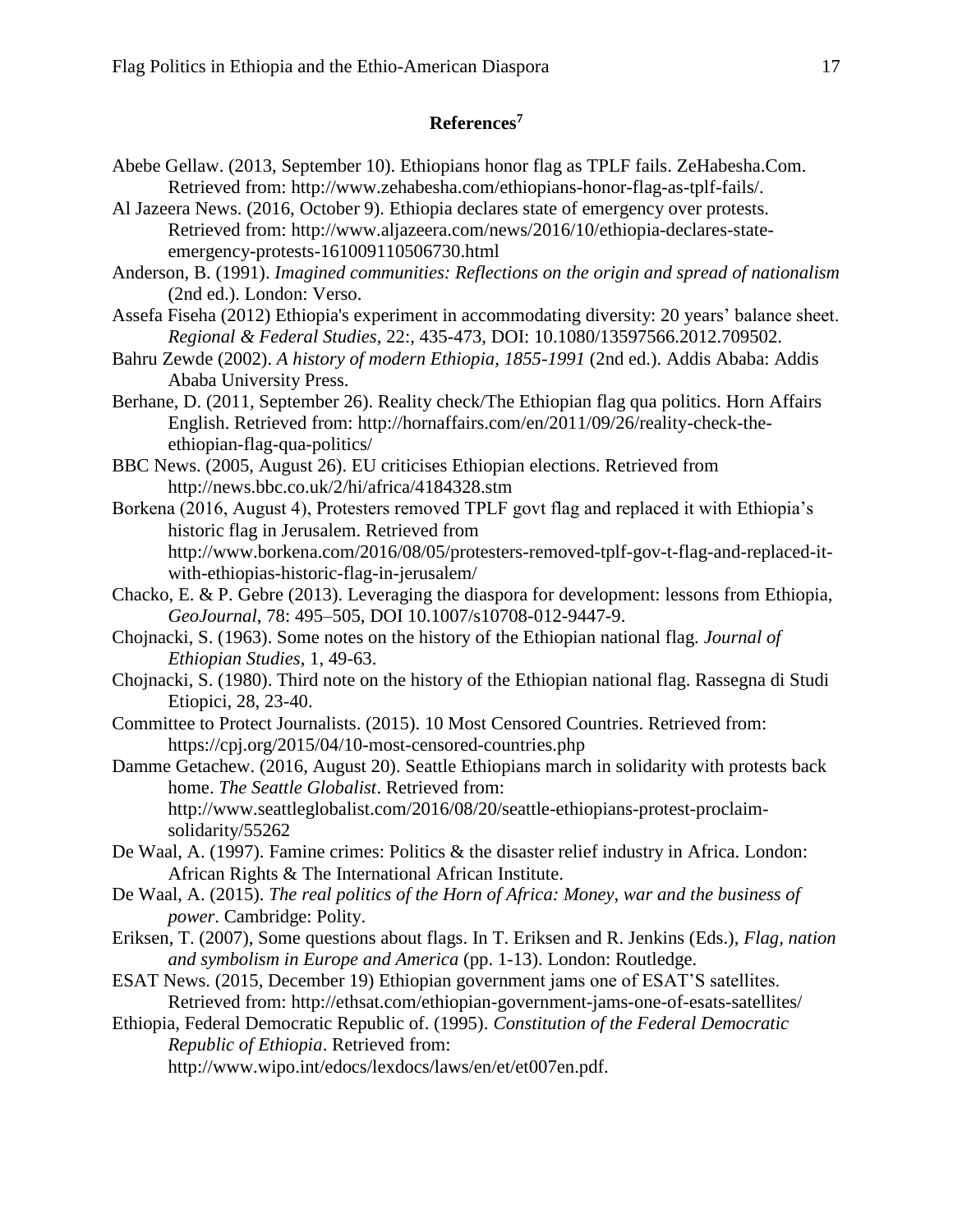- Ethiopia, Federal Democratic Republic of. (2009). Proclamation no. 654/2009, *Federal Negarit Gazeta*, 15, 4843-4855.
- Ethiopia, National Planning Commission. (2015). MDG Report, Ethiopia 2014. Retrieved from www.undp.org/.../ethiopia/.../EthiopiaMDG%2...
- Ethiopian Embassy, Sweden (2015). Ethiopia celebrates the 8th National Flag Day. Retrieved from http://ethemb.se/ethiopia-celebrates-the-8th-national-flag-day/
- *Ethiopian Embassy News* (2016, July). Retrieved from www.ethiopianembassy.org
- Ethiopian Sports Federation in North America (ESFNA)/Facebook. (2016, August 19). For immediate release. Retrieved from https://www.facebook.com/ESFNA
- Etyopian Simbiro (2009, November 25). Waving the Ethiopian flag: Its beauty and contradictions. Pambazuka News. Retrieved from http://www.pambazuka.org/securityicts/waving-ethiopian-flag-its-beauty-and-contradictions
- Flags of the World (FOTW). Ethiopia. Retrieved from http://www.crwflags.com/fotw/flags/et.html, August 2016.
- Franceschi-Bicchierai, L. (2015, March 9). Ethiopia allegedly esed malware against US-based journalists (again). Motherboard. Retrieved from: http://motherboard.vice.com/read/ethiopia-allegedly-used-spyware-against-us-basedjournalists-again
- Freedom House. (2016). *Freedom in the world*. Available at www.freedomhouse.org/report/freedom-world/freedom-world-2016
- Gettleman, J. (2016, August 12). *The New York Times*. Retrieved from http://www.nytimes.com/2016/08/13/world/africa/ethiopia-protests.html?\_r=0
- Gill, P. (2010). *Famine & foreigners: Ethiopia since Live Aid*. Oxford: Oxford University Press.
- Gofie, S. (2016) Emigrants and the state in Ethiopia: Transnationalism and the challenges of political antagonism, *African and Black Diaspora*, 9, 134-148, DOI: 10.1080/17528631.2015.1083180.
- Goshu Wolde Tefera. (2016) Racial and ethnic identity within the Ethiopian daspora in the United States and their political engagement in Ethiopia: The case of the Washington DC metropolitan area. (Unpublished MA thesis). Syracuse University, Syracuse, New York.
- Hailay Gebretinsae Beyene. (2015). Are African diasporas development partners, peace-makers or spoilers? The case of Ethiopia, Kenya and Nigeria, *Diaspora Studies*, 8:2, 145-161, DOI: 10.1080/09739572.2015.1029714.
- Hobsbawm, E. & T. Ranger (Eds). (1983). *The invention of tradition*. Cambridge University Press.
- Horne, F. (2014, April 1). How Ethiopia Spies on Its Diaspora in Europe. *The Wall Street Journal*, retrieved from https://www.hrw.org/news/2014/04/01/how-ethiopia-spies-itsdiaspora-europe
- Human Rights Watch. (2014). "They know everything we do": Telecom and internet surveillance in Ethiopia. Available from http://www.hrw.org
- Human Rights Watch. (2016). *"Such a brutal crackdown"*: *Killings and arrests in response to Ethiopia's Oromo protests*. Available from http://www.hrw.org
- Jolivet, L. (2010, July 9). Prof. Stanislaw Chojnacki passed away at 95. EthiopianReview.com, Retrieved from http://www.ethiopianreview.com/index/28323
- Jones, W., R. Soares de Oliveira & H. Verhoeven. (2013). *Africa's illiberal state-builders*. Oxford: University of Oxford, Refugee Studies Centre, Working Paper No. 89.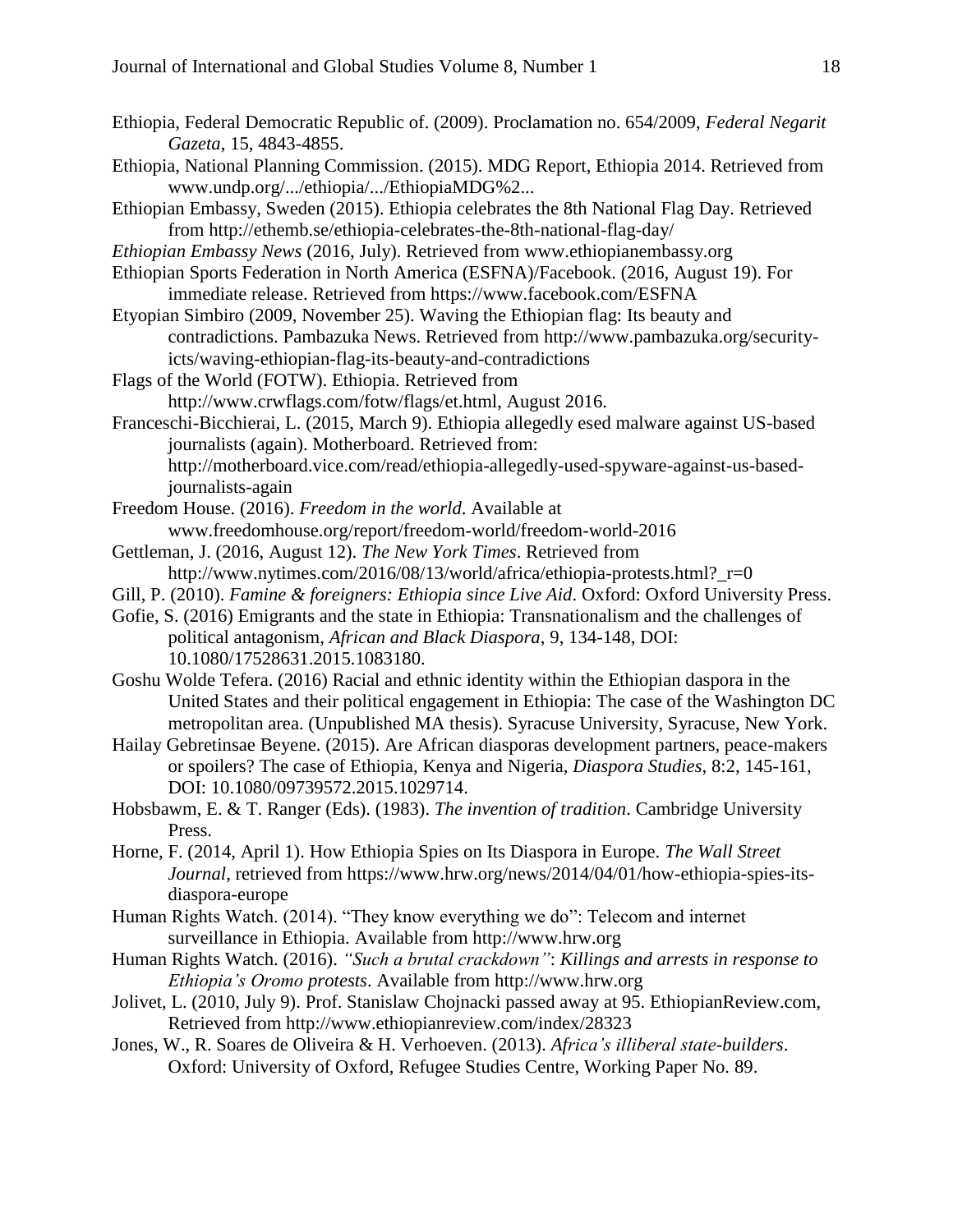- Kassahun Haile Kebede. (2012). Double engagements: The transnational experiences of Ethiopian immigrants in the Washington, D.C., metropolitan area. (Unpublished doctoral dissertation. Syracuse University, Syracuse, New York.
- Kuo, L. (2016). Ethiopia is in a state of national mourning after 52 Oromo protesters were killed in a stampede. Quartz Africa, October 2. Retrieved from: http://qz.com/798798/ethiopiais-in-a-state-of-national-mourning-after-52-oromo-protesters-were-killed-in-a-stampede/
- Levine. D. (2004). Reconfiguring the Ethiopian nation in a global era. *International Journal of Ethiopian Studies*, 1, 1-15.
- Lyons. T. (2007). Conflict-generated diasporas and transnational politics in Ethiopia. Conflict, security & Development, 7, 529-549. DOI: 10.1080/14678800701692951.
- Markakis, J. (2011). *Ethiopia: The last two frontiers*. Woodbridge: Currey.
- Migration Policy Institute (MPI). 2014. The Ethiopian Diaspora in the United States. The Rockefeller Foundation-Aspen Institute Diaspora Program. Available at www.migrationpolicy.org
- Moeller, S. (1999). *Compassion fatigue: How the media sell disease, famine, war and death*. New York: Routledge.
- Negussay Ayele (n.d.). The sacred flag of Ethiopia and "seleM iwaneZ." Available at http://www.ethiopians.com/EthiopiasSacredFlag\_ProfessorNegussayAyele.pdf.
- Neumann, I. (2007). Afterword. In T. Eriksen and R. Jenkins (Eds.), Flag, nation and symbolism in Europe and America (pp. 171-174). London: Routledge.
- Pankhurst, R. (2001). *The Ethiopians: A history*. Malden: Blackwell.
- Phillipson, D. (1998*). Ancient Ethiopia: Aksum: Its antecedents and successor*. London: British Museum Press.
- Reed, D. (2015, September 14). DC's "Little Ethiopia" has moved to Silver Spring and Alexandria. Greater Washington. Retrieved from http://greatergreaterwashington.org/post/27954/dcs-little-ethiopia-has-moved-to-silverspring-and-alexandria/
- Scott, J. (1985*). Weapons of the weak: Everyday forms of peasant resistance*. New Have: Yale University Press.
- Shinn, A. (2012, July 5). Ethiopian soccer tournament promoting unity leads to division. *Washington Post*, Retrieved from https://www.washingtonpost.com/local/ethiopiansoccer-tournament-promoting-unity-leads-todivision/2012/07/05/gJQAsXOgPW\_story.html
- Smith, L. (2013). *Making citizens in Africa: Ethnicity, gender, and national identity in Ethiopia*. Cambridge: Cambridge University Press.
- Sorenson, J. (1992). Imagining Ethiopia: Struggles for history and identity in the Horn of Africa. New Brunswick: Rutgers University Press.
- TesfaNews. (2014, October 11). Ethiopia demands U.S. embassy intruders charged. Retrieved from http://www.tesfanews.net/ethiopia-demands-u-s-embassy-intruders-to-be-charged/
- Tronvoll, K., C. Schaefer & Girmachew Alemu Aneme (Eds.). (2009). *The Ethiopian Red Terror trials.* Woodbridge: Currey.
- Voice of America. (2016, August 9). Ethiopia protests highlight growing solidarity between Oromia, Amhara regions. Retrieved from: http://www.voanews.com/a/ethiopia-protestsoromia-amhara-regions/3457240.html